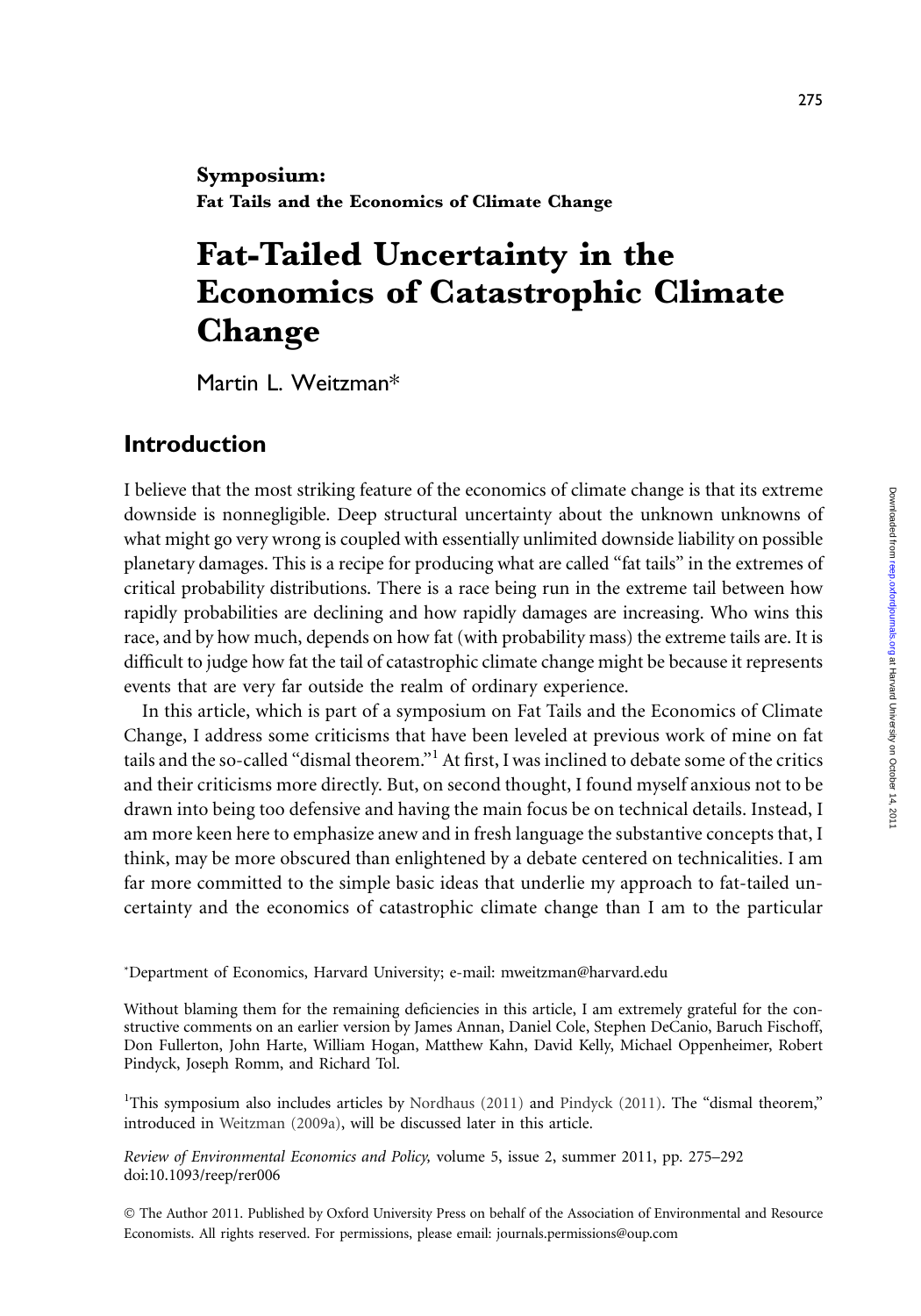mathematical form in which I have chosen to express them. These core concepts could have been wrapped in a variety of alternative mathematical shells—and the particular one that I chose to use previously is somewhat arbitrary. The implications are roughly similar, irrespective of formalization. Some technical details are unavoidable, but if I can give the underlying concepts greater intuitive plausibility, then I believe that this set of ideas will become more self-evident and more self-evidently resistant to several of the criticisms that have been leveled against it.

In the next section, I present an intuitive–empirical argument that deep structural uncertainty lies at the heart of climate change economics. Then, in the following section, I try to explain some of the theory behind fat-tailed extreme events and discuss some possible implications for the analysis of climate change. I offer a few summary remarks in the final section.

# Some Empirical Examples of Deep Structural Uncertainty about Climate Extremes

In this section I try to make a heuristic–empirical case (in the form of five "stylized facts") for there being big structural uncertainties in the economics of extreme climate change. I will argue on intuitive grounds that the way in which this deep uncertainty is conceptualized and formalized should influence the outcomes of any reasonable benefit–cost analysis (BCA) of climate change. Furthermore, I will argue that the seeming immunity of the "standard" BCA to the possibility of extreme outcomes is both peculiar and disturbing. My arguments in this section are not intended to be airtight or rigorous. Rather, this is an intuitive presentation based on some very rough stylized facts.

By BCA of climate change, I mean, in the widest sense, some overall economic analysis centered on maximizing (or at least comparing) welfare. My notion of BCA in the present context is so broad that it overlaps with an integrated assessment model (IAM), and here I treat the two as essentially interchangeable. I begin by setting up a straw man that I will label the ''standard BCA of climate change.'' Of course, there is no ''standard BCA of climate change,'' but I think this is an allowable simplification for purposes of exposition here.

We all know that computer-driven simulations are dependent upon the core assumptions of the underlying model. The intuitive examples presented below are frankly aimed at sowing a few seeds of doubt that the ''standard BCA of climate change'' fairly represents structural uncertainties about extreme events, and that therefore its conclusions might be less robust than is commonly acknowledged. I argue not that the standard model is wrong or even implausible, but rather that it may not be robust with respect to the modeling of catastrophic outcomes. I will try to make my case by citing five aspects of the climate science and economics that do not seem to me to be adequately captured by the standard BCA. The five examples which I call Exhibits 1, 2, 3, 4 and 5—are limited to structural uncertainty concerning the modeling of climate disasters. While other important aspects of structural uncertainty might also be cited, I restrict my stylized facts to these five examples. In the spirit of performing a kind of ''stress test'' on the standard BCA, I naturally concentrate on things that might go wrong rather than things that might go right.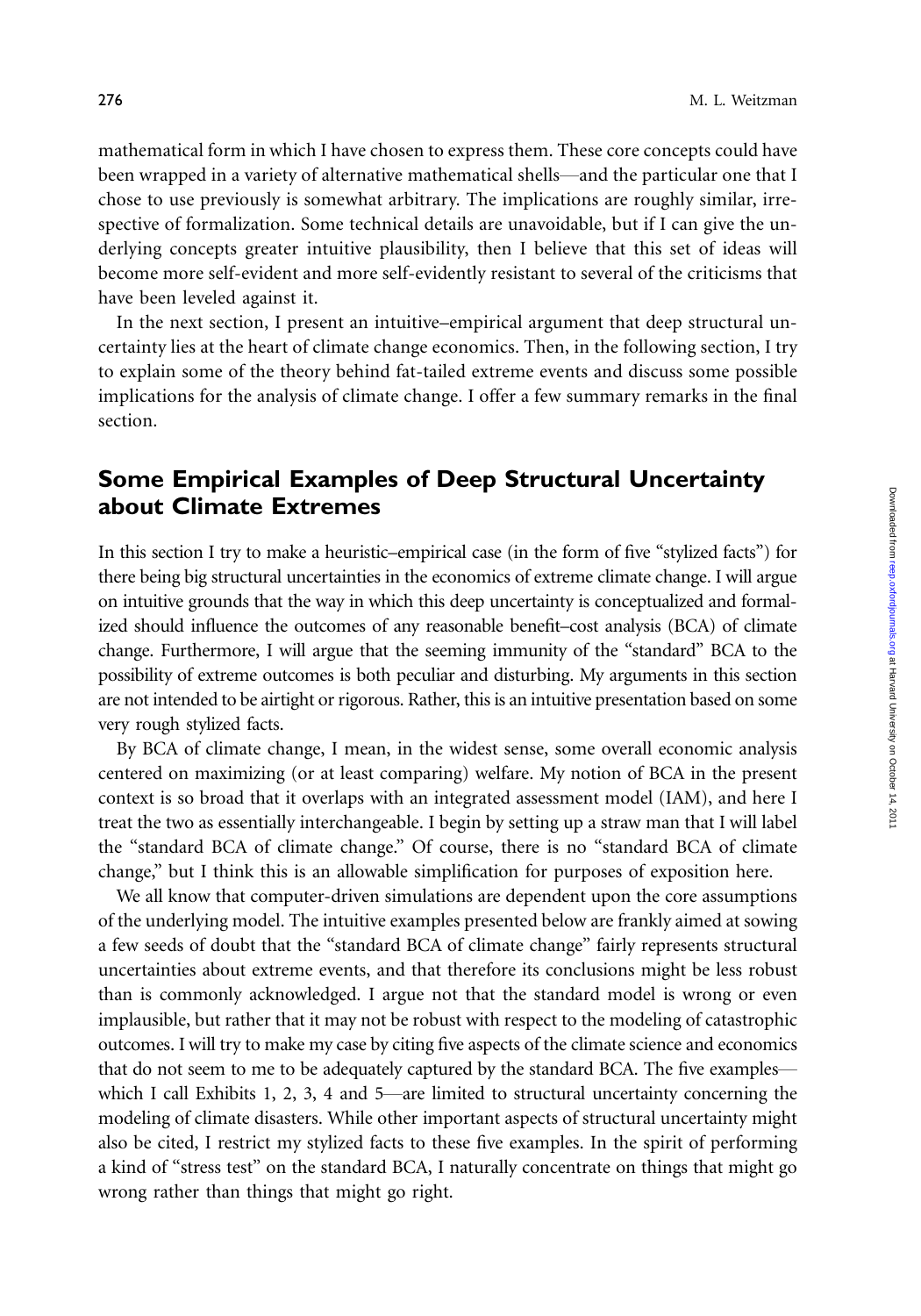### Exhibit 1: Past and Present Greenhouse Gas Concentrations

Exhibit 1 concerns the atmospheric level of greenhouse gases (GHGs) over time. Ice-core drilling in Antarctica began in the late 1970s and is still ongoing. The record of carbon dioxide  $(CO<sub>2</sub>)$  and methane  $(CH<sub>4</sub>)$  trapped in tiny ice-core bubbles currently spans 800,000 years.<sup>2</sup> It is important to recognize that the numbers in this unparalleled 800,000-year record of GHG levels are among the very best data that exist in the science of paleoclimate. Almost all other data (including past temperatures) are inferred indirectly from proxy variables, whereas these ice-core GHG data are directly observed.

The preindustrial revolution level of atmospheric  $CO<sub>2</sub>$  (about two centuries ago) was 280 parts per million (ppm). The ice-core data show that  $CO<sub>2</sub>$  varied gradually during the last 800,000 years within a relatively narrow range roughly between 180 and 280 ppm and has never been above 300 ppm. Currently,  $CO<sub>2</sub>$  is over 390 ppm and climbing steeply. In 800,000 years, methane has never been higher than 750 parts per billion (ppb), but now this extremely potent GHG, which is twenty-two times more powerful than  $CO<sub>2</sub>$  (per century), is at about 1,800 ppb. The sum total of all carbon dioxide equivalent  $(CO<sub>2</sub>e)$  GHGs is currently at about 450 ppm. An even more startling contrast with the 800,000-year record is the rate of change of GHGs: increases in  $CO<sub>2</sub>$  were below (and typically well below) 25 ppm within any past subperiod of 1,000 years, while now  $CO<sub>2</sub>$  has risen by over 25 ppm in just the last ten years. Thus, anthropogenic activity has very rapidly elevated atmospheric  $CO<sub>2</sub>$  and  $CH<sub>4</sub>$  to levels very far outside their natural range. The unprecedented scale and speed of GHG increases brings us into uncharted territory and makes predictions of future climate change very uncertain. Looking ahead a century or two, the levels of atmospheric GHGs that may ultimately be attained (unless decisive measures are undertaken) have likely not existed for tens of millions of years, and the speed of this change may be unique on a time scale of hundreds of millions of years.

Remarkably, the ''standard BCA of climate change'' takes little account of the magnitude of the uncertainties involved in extrapolating future climate change so far beyond past experience. Perhaps even more surprising, the gradual tightening of GHG emissions, which emerges as optimal policy from the ''standard'' BCA, typically attains stabilization at levels of  $CO<sub>2</sub>$  that approach 700 ppm (and levels of  $CO<sub>2</sub>e$  that are even higher). The "standard" BCA thus recommends subjecting the Earth's system to the unprecedented shock of instantaneously (in geological terms) jolting atmospheric stocks of GHGs up to two-and-a-half times above their highest level over the past 800,000 years—without mentioning the unprecedented nature of this unique planetary experiment. This is my Exhibit 1.

#### Exhibit 2: The Uncertainty of the Climate Change Response

Exhibit 2 concerns the highly uncertain climate change response to the kind of unprecedented increases in GHGs that were described in Exhibit 1. For specificity, I focus on the uncertainty of so-called ''equilibrium climate sensitivity,'' which is a key macro-indicator of the eventual temperature response to GHG changes. This is a good example of a ''known unknown.''

 $^{2}$ My numbers are taken from Dieter et al. (2008) and supplemented by data from the Keeling curve for more recent times (available online at: ftp://ftp.cmdl.noaa.gov/ccg/co2/trends/co2\_mm\_mlo.txt).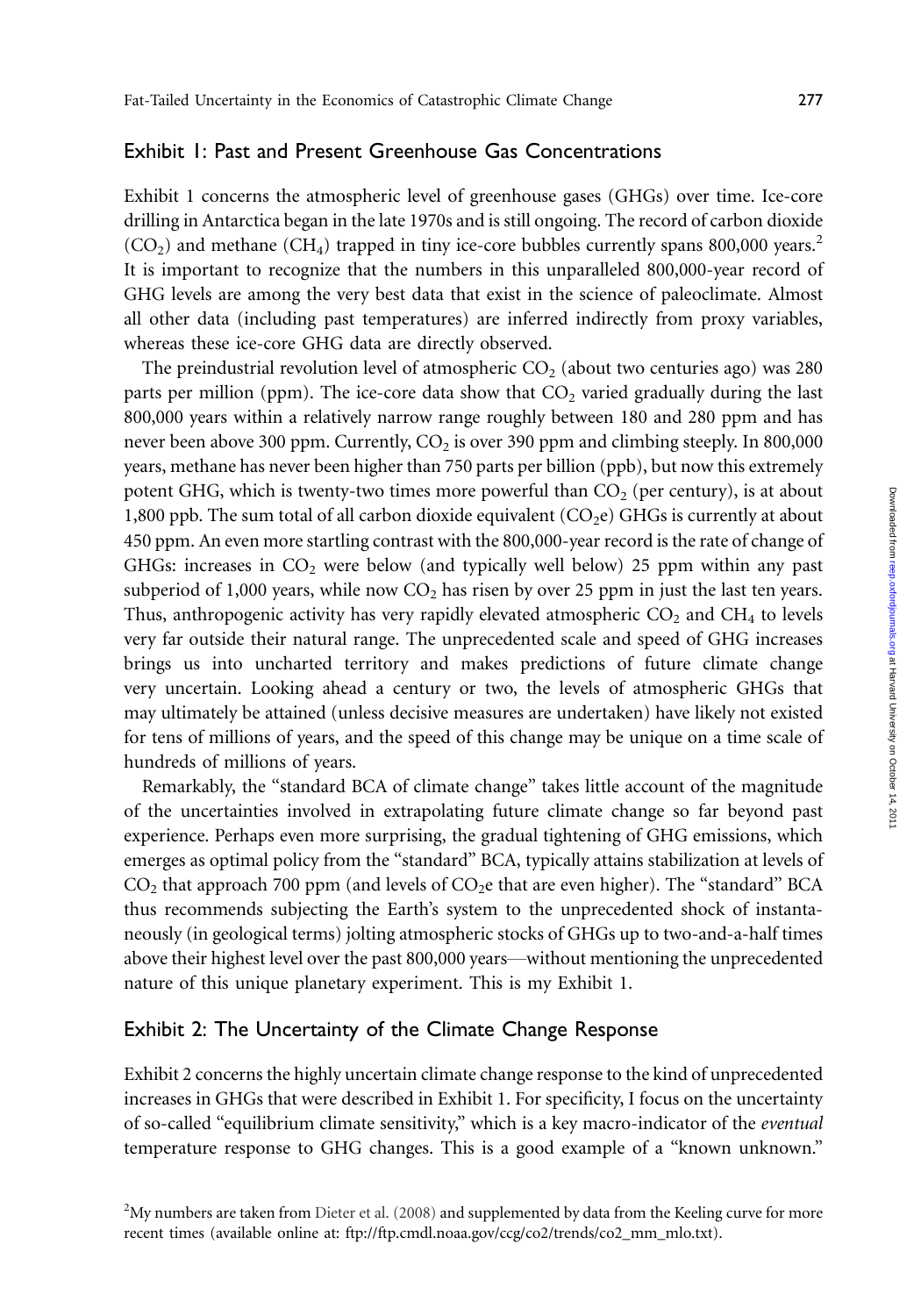However, it should be understood that under the rubric of climate sensitivity, I am trying to lump together an entire suite of other uncertainties, including some nonnegligible unknown unknowns. The insights and results of this Exhibit 2 are not intended to stand or fall on the single narrow issue of accurately modeling the effects of uncertain climate sensitivity. Rather, equilibrium climate sensitivity is to be understood here as a prototype example of uncertainty, or a metaphor, which is being used to illustrate much more generic issues concerning the economics of uncertain climate change.

The Intergovernmental Panel on Climate Change (IPCC-AR4 2007) defines equilibrium climate sensitivity (hereafter S) this way: ''The equilibrium climate sensitivity is a measure of the climate system response to sustained radiative forcing. It is not a projection but is defined as the global average surface warming following a doubling of carbon dioxide concentrations. It is *likely* to be in the range 2–4.5°C with a best estimate of 3°C, and is *very unlikely* to be less than 1.5°C. Values substantially higher than 4.5°C cannot be excluded, but agreement of models with observationsis not as good for those values.'' The actualempirical reason for why the upper tails of these probability distributions are long and seem heavy with probability dovetails with Bayesian theory: inductive knowledge is always useful, of course, but simultaneously it is limited in what it can tell us about extreme events outside the range of experience. In such situations, one is forced back onto depending more than one might wish upon prior beliefs in the form of a prior probability distribution, which, of necessity, is largely subjective and relatively diffuse.

Thus, any curve-fitting exercise attempting to attribute probabilities to  $S \geq 4.5^{\circ}C$ , such as I am doing here, is little more than conjectural speculation. My purpose is merely to show that critical results can depend on seemingly casual decisions about how to model tail probabilities. To illustrate some striking implications for the analysis of climate change, I contrast the use of two familiar probability distributions to represent the upper-half tail of climate sensitivity above the median: (a) the Pareto (or Power or Polynomial) distribution, subscripted P, which is the prototype example of a fat upper tail; and (b) the Normal distribution, subscripted  $N$ , which is the prototype of a thin upper tail. (By common definition, probabilities that decline exponentially or faster, like the Normal distribution, are thin tailed, while probabilities that decline polynomially or slower, like the Pareto distribution, are fat tailed). The IPCC defines ''likely'' as a probability above 66 percent but below 90 percent, which would mean that the probability that climate sensitivity is greater than  $4.5^{\circ}$ C (Prob[ $S \geq 4.5^{\circ}$ C]) is between 5 percent and 17 percent. A more recent average estimate of fourteen leading climate scientists is Prob ${\rm [S\,{\ge}\,4.5^oC]}=23$  percent (Zickfeld et al. 2010). Here I choose Prob ${\rm [S\,{\geq}\,4.5^o\,C]}$   $=$  15 percent and I calibrate parameters of both probability distributions so that  $\text{Prob}[S \geq 3^{\circ}\text{C}] = 0.5$ , and  $\text{Prob}[S \geq 4.5^{\circ}\text{C}] = 0.15.^3$ 

Table 1 presents cumulative probabilities of climate sensitivity for the Pareto and Normal distributions. Table 1 indicates a tremendous difference in upper tail behavior between the fat-tailed Pareto distribution and the thin-tailed Normal distribution. I think that the Pareto distribution of climate sensitivity has a disturbingly large amount of probability ( $\text{Prob}_P$ ) in its upper tail. There is no consensus on how to aggregate the results of many different climate

 $^3$ I lean more toward Prob $[S \geq 4.5^{\circ}\rm C] \leq$  17% than toward Prob $[S \geq 4.5^{\circ}\rm C] \geq$  5% because, for a time horizon of a century and a half or so, it is plausible that the more inclusive and larger ''earth system sensitivity'' (which includes slow feedbacks like methane releases) matters more than the ''fast-feedback equilibrium sensitivity'' that IPCC-AR4 refers to. For more on the distinction between fast- and slow-feedback climate sensitivities, see, for example, Hansen et al. (2008).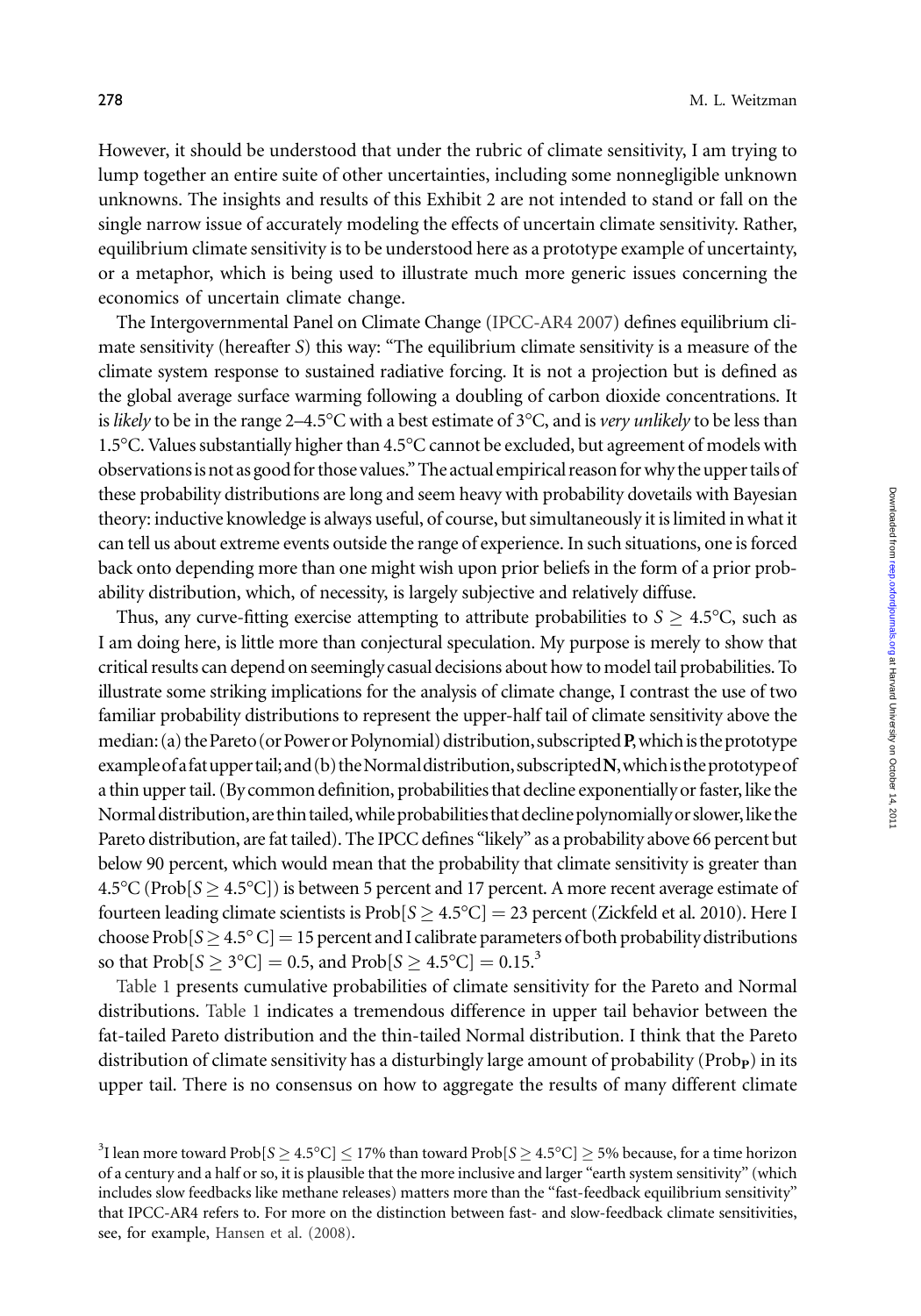| $\hat{S} =$                          | $3^{\circ}C$ | $4.5^{\circ}$ C | 6°C  | 8°C   | $10^{\circ}$ C     | 12°C                |
|--------------------------------------|--------------|-----------------|------|-------|--------------------|---------------------|
| Prob <sub>p</sub> $[S \geq \hat{S}]$ | 0.5          | 0.15            | 0.06 | 0.027 | 0.014              | 0.008               |
| Prob <sub>N</sub> $[S \geq \hat{S}]$ | 0.5          | 0.15            | 0.02 | 0.003 | $7 \times 10^{-7}$ | $3 \times 10^{-10}$ |

**Table 1** Prob $[S \geq \hat{S}]$  for fat-tailed Pareto and thin-tailed Normal distributions

sensitivity studies into one overarching probability density function (PDF), and there is much controversy about how it might be done. But for what it is worth (perhaps very little), the median upper 5 percent probability level over all 22 climate sensitivity PDFs cited in IPCC-AR4 is 6.4°C, which fits with the Pareto PDF in Table 1 above.<sup>4</sup>

Table 2 presents some values of probabilities of eventual increased global mean surface temperatures (T) as a function of stationary greenhouse gas concentrations  $(G)$ .<sup>5</sup> The first row of Table 2 represents levels of G (measured in ppm of  $CO<sub>2</sub>e$ ). The second row indicates the median equilibrium temperature as a function of stabilized GHG stocks. The remaining rows indicate the probabilities ( $Prob_{\mathbf{P}}$  and  $Prob_{\mathbf{N}}$ ) of achieving at least the steady-state temperature increase represented by the entries in the table (5 $\degree$ C and 10 $\degree$ C) for both of the chosen PDFs (Pareto =  $P =$  fat tail; Normal =  $N =$  thin tail).

What is especially striking to me about Table 2 is the reactiveness of high-temperature probabilities to the level of GHGs. The fat-tailed Pareto case seems especially worrisome. One implication is that an optimal policy might be expected to keep GHG levels down and be much less casual about letting  $CO<sub>2</sub>e$  levels exceed 700 ppm than the "standard" BCA. I believe that Table 2 could be taken as some indirect evidence that the main purpose of keeping GHG concentrations down is effectively to buy insurance against catastrophic global warming. The above examples of the highly uncertain eventual temperature response to unprecedented increases in GHGs constitute my Exhibit 2.

#### Exhibit 3: A Physical Basis for Catastrophic Outcomes

Exhibit 3 concerns possibly disastrous releases over the long run of bad feedback components of the carbon cycle that are currently omitted from most general circulation models. The chief concern here is that there may be a significant supplementary component that conceptually

| 400        | 500         | 600         | 700         | 800         | 900         |
|------------|-------------|-------------|-------------|-------------|-------------|
| $.5^\circ$ | $2.5^\circ$ | $3.3^\circ$ | $4.0^\circ$ | $4.5^\circ$ | $5.1^\circ$ |
| I.5%       | 6.5%        | 15%         | 25%         | 38%         | 52%         |
| $10^{-6}$  | 2.0%        | 14%         | 29%         | 42%         | 51%         |
| 0.20%      | 0.83%       | l.9%        | 3.2%        | 4.8%        | 6.6%        |
| $10^{-30}$ | $10^{-10}$  | $10^{-5}$   | 0.1%        | 0.64%       | 2.1%        |
|            |             |             |             |             |             |

**Table 2** Probabilities of exceeding  $T = 5^{\circ}\mathsf{C}$  and  $T = 10^{\circ}\mathsf{C}$  for given  $\mathsf{G} =$  ppm of  $\mathsf{CO}_{2}\mathsf{e}$ 

 ${}^{4}$ For details, see Weitzman (2009a).

 $5$ Table 1 indicates probabilities for climate sensitivity, which correspond to GHG levels of 560 ppm of CO<sub>2</sub>e (i.e., a doubling of the preindustrial revolution level of 280 ppm). The different values of GHG concentrations in Table 2 reflect the correspondingly different probabilities of temperatures responses, in proportion to the logarithm of GHG concentrations relative to 280 ppm.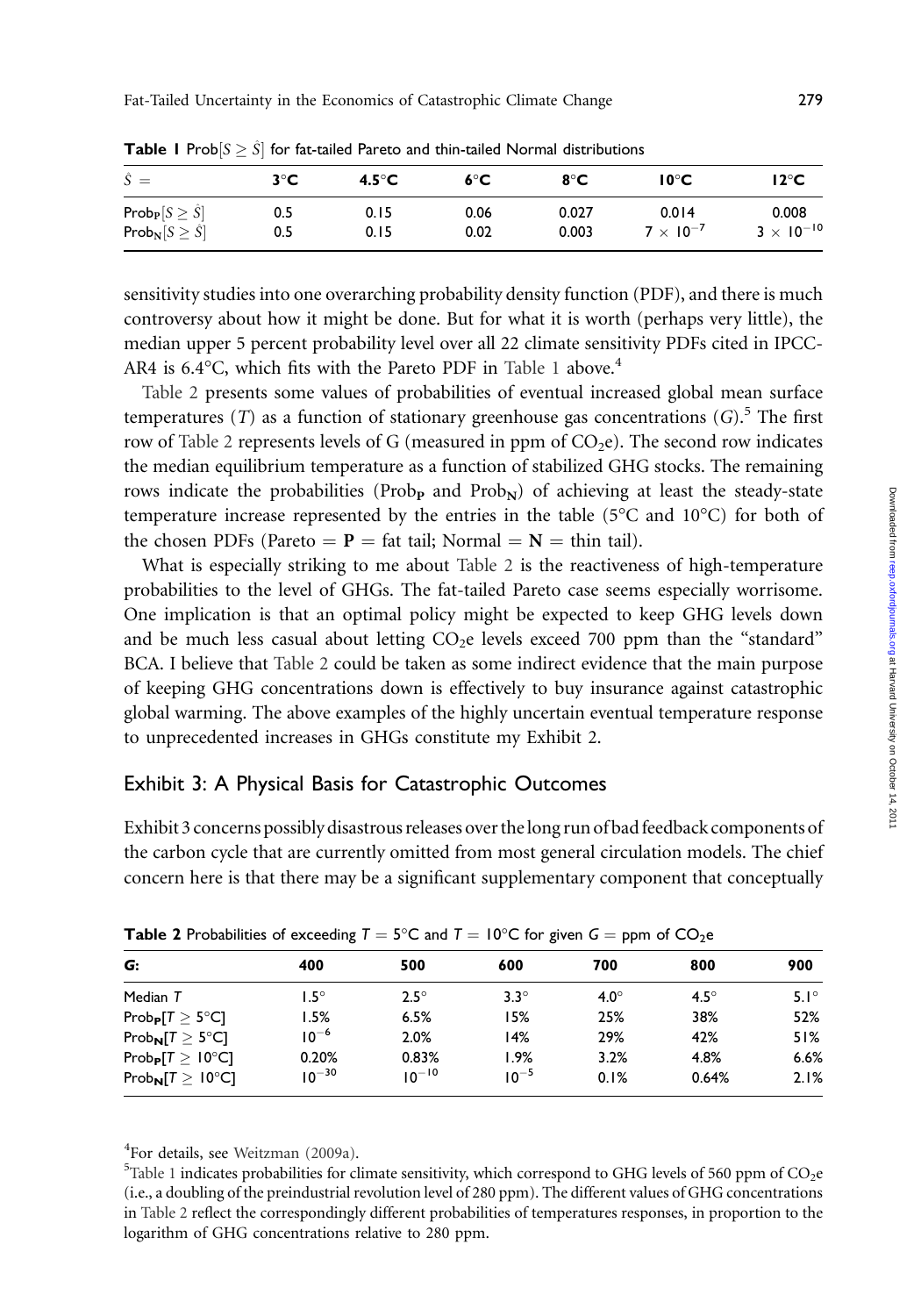should be added on to the so-called ''fast feedback'' equilibrium concept that IPCC-AR4 works with. This omitted component (which would be part of a more inclusive slow-feedback generalization called ''earth system sensitivity'') includes the powerful self-amplification potential of greenhouse warming that is due to heat-induced releases of sequestered carbon. One vivid example is the huge volume of GHGs currently trapped in tundra permafrost and other boggy soils (mostly as methane, a particularly potent GHG). A more remote (but even more vivid) possibility, which in principle should also be included, is heat-induced releases of the even vaster offshore deposits of methane trapped in the form of clathrates.<sup>6</sup>

There is a very small and unknown (but decidedly nonzero) probability over the long run of having destabilized methane from these offshore clathrate deposits seep into the atmosphere if the temperature of the waters bathing the continental shelves increases just slightly. The amount of methane involved is huge, although it is not precisely known. Most estimates place the carbon-equivalent content of methane hydrate deposits at about the same order of magnitude as all other fossil fuels combined. Over the long run, a methane outgassing–amplifier process could potentially precipitate a disastrous strong positive feedback warming. If it occurred at all, such an event would likely take centuries to materialize because the presumed initiator would be the slow-acting gradual warming of ocean waters at the depths of the continental shelves. Thus, while it is a low-probability event that might only transpire centuries from now (if at all), the possibility of a climate meltdown is not just the outcome of a mathematical theory but has a real physical basis. Other examples of an actual physical basis for catastrophic outcomes could be cited, but this one will do here. This is my Exhibit 3.

#### Exhibit 4: Damages of Extreme Climate Change

Exhibit 4 concerns what I view as a somewhat cavalier treatment in the literature of damages or disutilities from extreme temperature changes. The ''standard'' BCA damages function reduces welfare-equivalent output at mean global temperature change T by a quadraticpolynomial *multiplier* of the form  $M(T) = \alpha T^2/(1 + \alpha T^2)$ .<sup>7</sup> The results in terms of fractional damages to output are indicated by  $M(T)$  in Table 3.

I do not find the numbers in Table 3 convincing for higher temperatures. At an extraordinarily high global average temperature change of  $T=10^{\circ}$ C, the welfare-equivalent damage in Table 3 is a loss of "only" 19 percent of world output *at the time of impact*. If the annual growth

|              | the contract of the contract of the contract of the contract of the contract of the contract of the contract of |     |               |     |                |                |  |
|--------------|-----------------------------------------------------------------------------------------------------------------|-----|---------------|-----|----------------|----------------|--|
| $\mathbf{T}$ | $2^{\circ}$ C                                                                                                   | 4°C | $6^{\circ}$ C | 8°C | $10^{\circ}$ C | $12^{\circ}$ C |  |
| M(T)         | 1%                                                                                                              | 4%  | 8%            | 13% | 19%            | 26%            |  |

Table 3 Multiplicative-quadratic damages M(T) (as fraction of output)

<sup>6</sup>Clathrates (or hydrates) are methane molecules that are boxed into a semistable state by being surrounded by water molecules under high pressure and low temperatures. For more about methane clathrates, see Archer (2007) and the recent article by Shakhova et al. (2010).

For the sake of concreteness, I take the value of the parameter  $\alpha$  used in the latest version of Nordhaus's wellknown DICE model (Nordhaus 2008). The DICE model is perhaps the most famous IAM in the economics of climate change. The value  $\alpha = 0.002388$  was used to generate his figure 3-3 on page 51. I hasten to add in fairness that this specification was intended only to capture low temperature damages and was never intended to be extrapolated to very high temperature changes.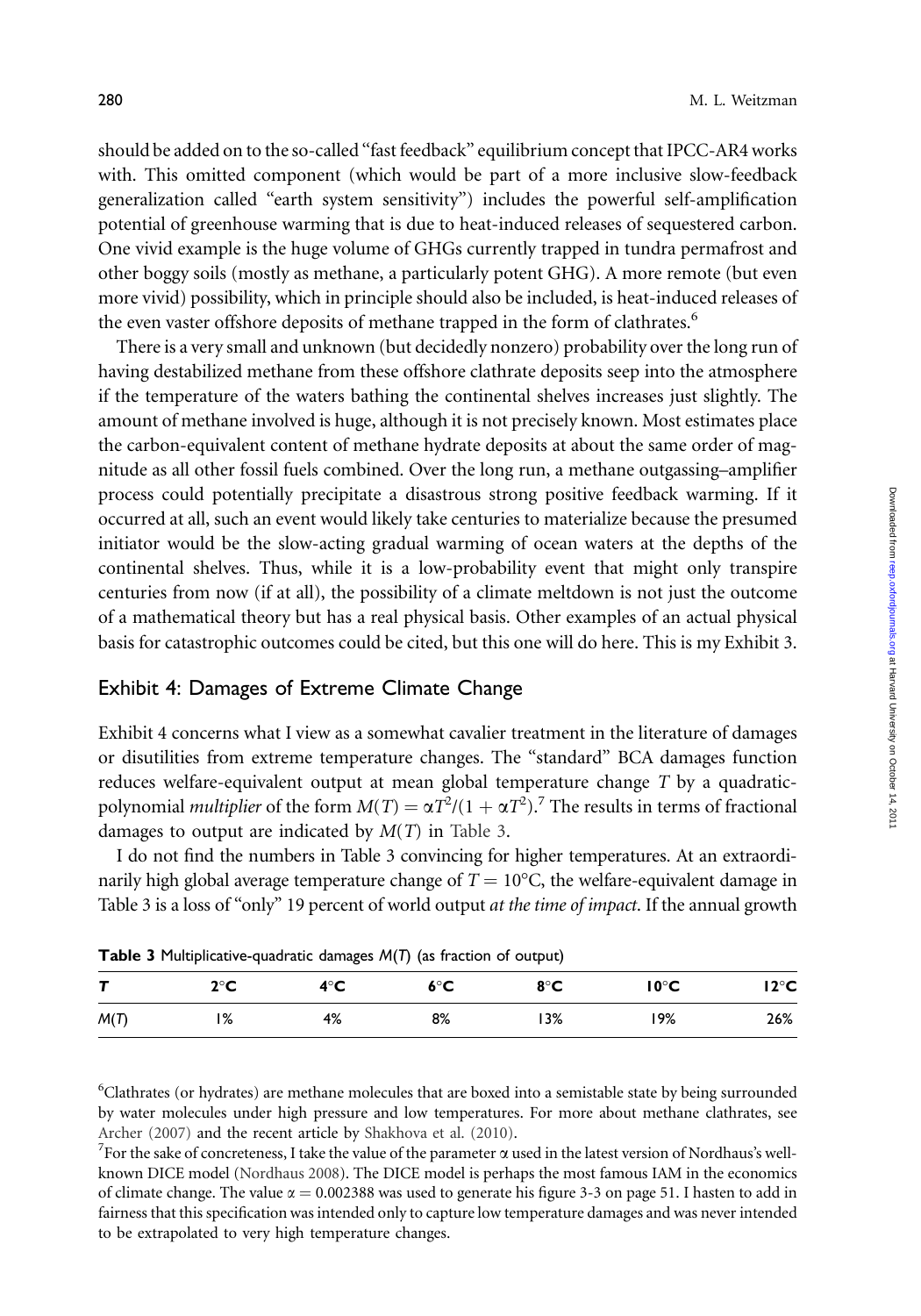rate is, say, 2 percent and the time of impact is, say, two centuries from now, then the welfare difference between no temperature change in two hundred years and a temperature change of 10°C in two hundred years is the difference between output that is fifty-five times larger than current levels and output that is forty-four times larger than current levels. This is equivalent to a reduction in projected annual growth rates from 2 percent to 1.9 percent. Such a mild kind of damages function is practically preordained to make extreme climate change look empirically negligible, almost no matter what else is assumed. Conversely, it turns out that fat-tailed temperature PDFs are not by themselves sufficient to make extreme climate change have empirical ''bite'' without a damages function that is far more immiserizing at high-temperature changes.

So what should the damages function be for very high temperatures? No one knows, of course. Taking an extreme example, suppose for the sake of argument that average global temperatures were to increase by the extraordinary amount of  $10^{\circ}\mathrm{C}$  (with a low probability, and occurring centuries hence). While it is true that people live very well in places where the mean temperature is 10°C higher than in Yakutsk, Siberia, I do not think that this type of analogy justifies using a comparative geography approach for estimating welfare equivalent damages from an average *global* temperature change of 10°C. Global mean temperatures involve a double averaging: across space and over time. A ''damages function'' is a reduced form representing global welfare losses from global average temperatures, which subsumes a staggering amount of regional, seasonal, and even daily weather heterogeneity. Regional and seasonal climate changes are presumably much more unpredictable than global average surface temperatures. There is just too much structural uncertainty and too much heterogeneity to put trustworthy bounds on the unprecedented, almost unimaginable, changes to planetary welfare that would result from average global temperatures increasing by  $10^{\circ}$ C. When there is such great uncertainty about catastrophic damages, and when the damages function for high-temperature changes is so conjectural, the relevant degree of risk aversion, yet another important unknown here, will tend to play a significant role in an economic analysis of climate change.

Of course, I have no objective way to determine the magnitudes of high-temperature damages. The last time the world witnessed periods where global average temperatures were very roughly 10<sup>o</sup>C or so above the present was during the Eocene epoch  $\approx$  55–34 million years ago. During these warming periods, the earth was ice free, while palm trees and alligators lived near the North Pole. The Eocene was also the last epoch inwhich therewere geologically rapid increases in mean global temperatures of magnitude  $\approx$ 5°C or so above an already warm background. Such hyperthermal events occurred over an average period of very roughly  $\approx$  100,000 years or so, which is extremely gradual compared to current worst-case anthropogenically induced trajectories. It is unknown what exactly triggered these Eocene temperature increases, but they were accompanied by equally striking atmospheric carbon increases. One likely culprit is the strong feedback release of large amounts of methane hydrates from clathrate deposits (Exhibit 3), which is a nonnegligible possibility over the next century or two if current GHG emissions trends are extrapolated. The major point here is that relatively rapid changes in global average temperatures of  $\approx$  5°C above present values are extremely rare events and are extraordinarily far outside the scope of human experience. For huge temperature increases such as  $T\!\approx\!10^{\rm o}{\rm C}$ , the planetary effects are even more difficult to imagine. To find a geologically instantaneous increase in average global temperatures of magnitude  $T$   $\approx$  10°C, one would have to go back hundreds of millions of years.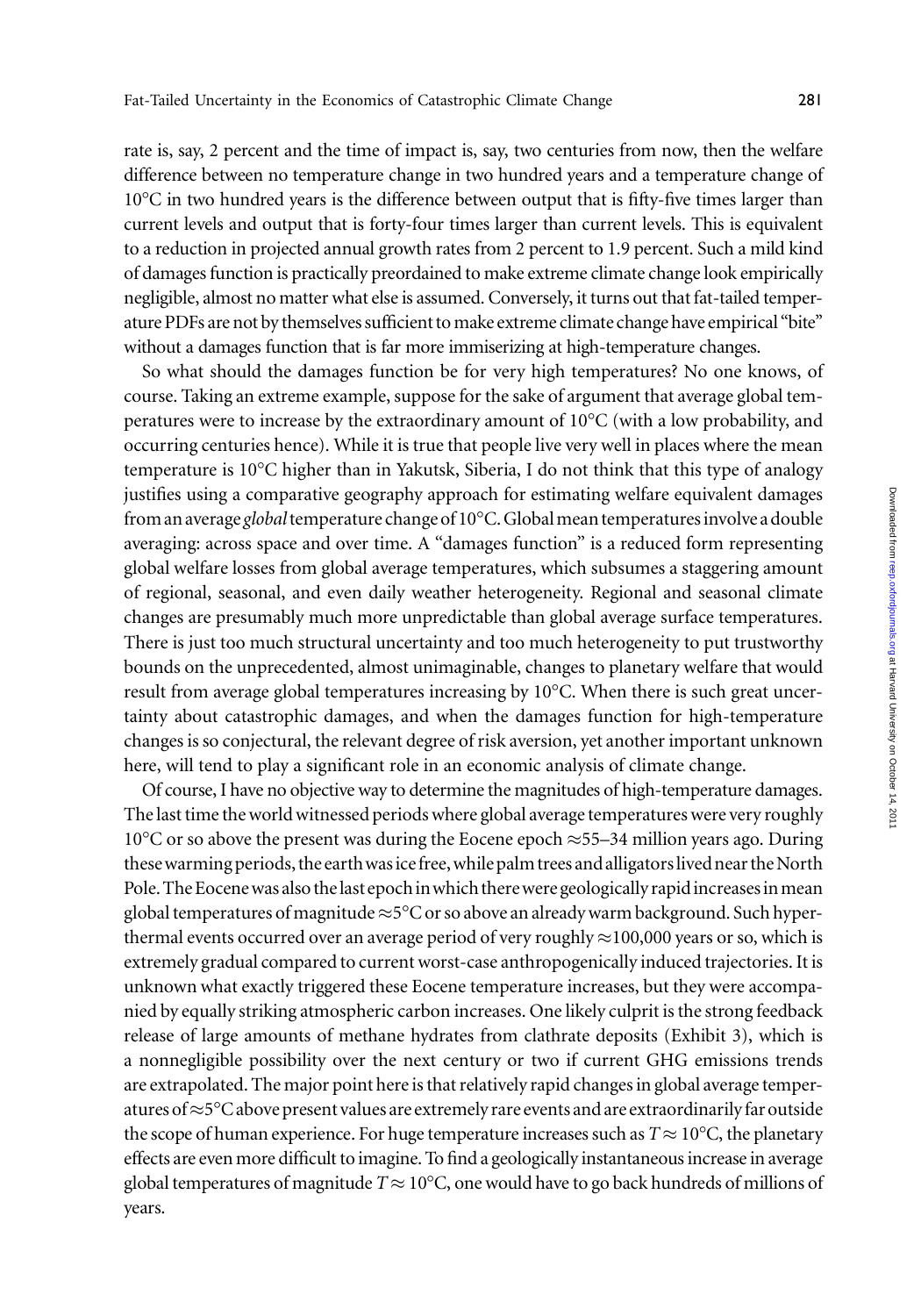For me, 10°C offers both a vivid image and a reference point, especially in light of a recent study, which estimated that global average temperature increases of  $\approx$ 11–12°C (with, importantly, accompanying humidity in the form of a high wet-bulb temperature<sup>8</sup>) would exceed an absolute thermodynamic limit to metabolic heat dissipation (Sherwood and Huber 2010). Beyond this threshold, represented by a wet-bulb temperature of 35°C, more than half of today's human population would be living in places where, at least once a year, there would be periods when death from heat stress would ensue after about six hours of exposure. (By contrast, the highest wet-bulb temperature anywhere on Earth today is about  $30^{\circ}$ C). Sherwood and Huber (2010) further emphasize: ''This likely overestimates what could practically be tolerated: Our [absolute thermodynamic] limit applies to a person out of the sun, in a gale-force wind, doused with water, wearing no clothing and not working.'' Even at wet-bulb temperatures, much lower than 35°C, human life would become debilitating and physical labor would be unthinkable. The massive unrest and uncontainable pressures this might bring to bear on the world's human population are almost unimaginable. The Earth's ecology, whose valuation is another big uncertainty, would be upended. Thus, a temperature change of  $\approx$ 10°C would appear to represent an extreme threat to human civilization and global ecology as we now know it, even if it might not necessarily mean the end of Homo sapiens as a species.

It must be emphasized strongly that very high atmospheric temperature changes such as  $T = 10^{\circ}$ C would likely take several centuries to attain. The higher the limiting temperature, the longer it takes to achieve equilibrium because the oceans will first have to absorb the enormous amounts of heat being generated. Alas, if the oceans are building up enormous amounts of heat it could set in motion irreversible long-term methane clathrate releases from the continental shelves along with some other nasty surprises. Thus, overall damages generated by equilibrium  $T = 10^{\circ}\text{C}$  are best conceptualized as associated with *being on the tra*jectory whose asymptotic limiting atmospheric temperature change is  $T = 10^{\circ}$ C.

As noted above, the ''standard'' BCA damages function reduces welfare-equivalent consumption by a quadratic-polynomial multiplier. This essentially describes a singleattribute utility function, or, equivalently, a multiattribute utility function with strong substitutability between the two attributes of consumption and temperature change. This would be an appropriate formulation if the main impact of climate change is, say, to drive up the price of food and increase the demand for air conditioning. This particular choice of functional form allows the economy to easily substitute higher consumption for higher temperatures, since the limiting elasticity of substitution between consumption and higher temperatures is one (due to the multiplicative-polynomial assumption). However, very different optimal policies can be produced when other functional forms are used to express the disutility of disastrously high temperatures. For example, suppose that instead of being multiplicatively separable (as in the "standard" BCA), the disutility of temperature change is instead additively separable. This means that welfare is the analogous additively separable *arithmetic difference* between a utility function of consumption and a quadratic loss function of temperature changes. This specification amounts to postulating a genuine

<sup>&</sup>lt;sup>8</sup>Wet-bulb temperature is essentially measured by a thermometer whose bulb is encased in a wet sock being cooled by a very strong wind. Above a wet-bulb temperature of 35°C, humans cannot shed enough core body heat to live—even under ideal circumstances.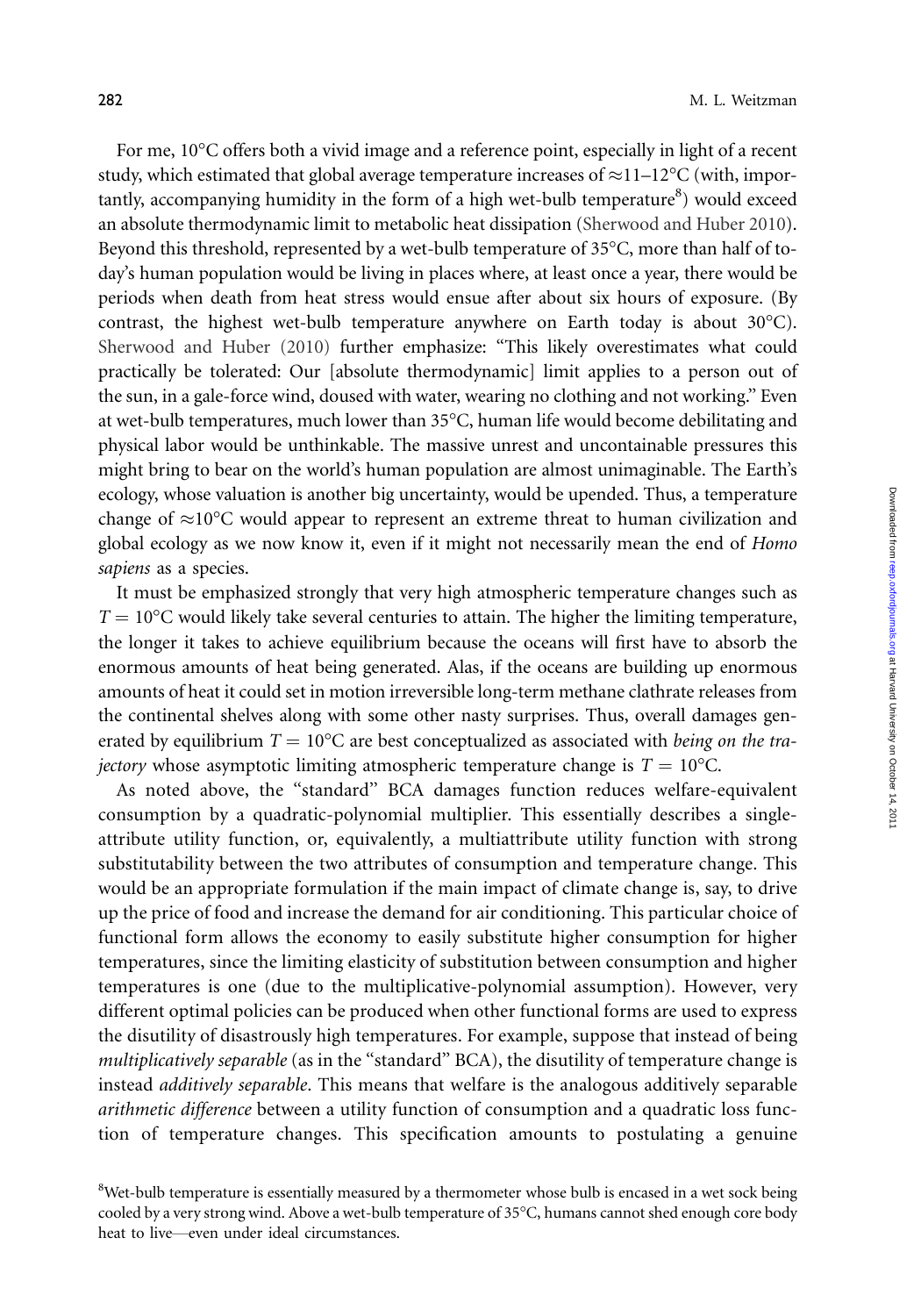multiattribute utility function that describes a situation where the main impact of climate change is on things that are not readily substitutable with material wealth, such as biodiversity and health. If the utility function has a constant coefficient of relative risk aversion of two, it implies an elasticity of substitution between consumption and temperature change of one half. Empirically, using this additive form—even without *any* uncertainty concerning temperatures—prescribes a significantly more stringent curtailment of GHG emissions than what emerges from the analogous multiplicative form of the ''standard'' BCA.<sup>9</sup> Allowing for the possibility of high temperatures (even with low probabilities) would presumably exaggerate this difference between the additive and multiplicative functional forms yet more. Such fragility to basic functional forms is disturbing because we cannot know with confidence which specification of the utility function is more appropriate.

The above discussions and examples of nonrobustness with respect to a damages function for high temperatures constitutes my Exhibit 4.

### Exhibit 5: Discounting the Distant Future

Exhibit 5 concerns the notorious issue of how to discount the distant future. The effects of global warming and climate change will be spread out over centuries and even millennia from now. The logic of compounding a constant positive interest rate forces us to say that what one might conceptualize as monumental—even earth-shaking—events, such as disastrous climate change, do not much matter when they occur in the deep future. Perhaps even more disturbing, when exponential discounting is extended over very long time periods there is a truly extraordinary dependence of BCA on the choice of a discount rate. Seemingly insignificant differences in discount rates can make an enormous difference in the present discounted value of distant future payoffs. In many long-run situations, almost any answer to a BCA question can be defended by one or another particular choice of a discount rate. This is true in general, but it is an especially acute problem when distant future events like climate change (especially catastrophic climate change) are being discounted.

There is a high degree of uncertainty about what should be taken as the appropriate real rate of return on capital in the long run, accompanied by much controversy about its implications for long-run discounting. There is no deep reason or principle that allows us to extrapolate past rates of return on capital into the distant future. The industrial revolution itself began some two centuries ago in Britain and only slowly thereafter permeated throughout the world. The seeming trendlessness of some past rates of return is a purely empirical reduced form observation, which is not based on any underlying theory that would allow us to

<sup>&</sup>lt;sup>9</sup>With a coefficient of relative risk aversion of two, the above additively separable specification is mathematically equivalent to the constant elasticity of substitution (CES) specification of Sterner and Persson (2008) with CES one half. In their pioneering study, Sterner and Persson showed empirically—by plugging it into Nordhaus's deterministic DICE model—that their CES (or, equivalently, my additive) welfare specification prescribes a significantly more aggressive policy response to global warming (with a significantly higher carbon tax) than the analogous multiplicative specification of the ''standard'' BCA. The disturbingly significant distinction between utility functions that are multiplicatively separable in consumption and temperature change and those that are additively separable in consumption and temperature change is explored in some detail in Weitzman (2009b).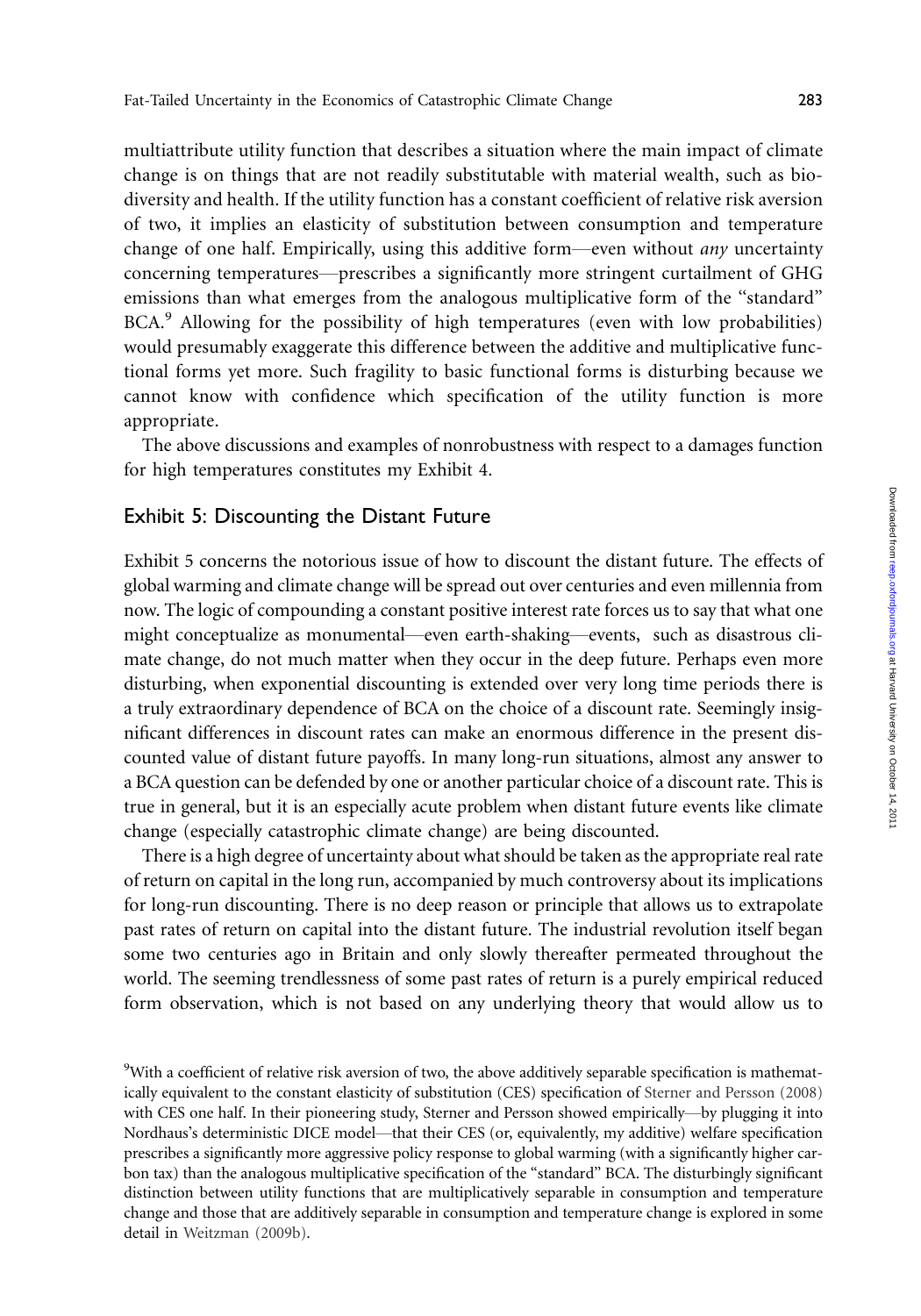confidently project past numbers far into the future. There are a great many fundamental factors that cannot easily be extrapolated, just one of which is the unknown future rate of technological progress. Even leaving aside the question of how to project future interest rates, additional issues for climate change involve which interest rate to choose out of a multitude of different rates of return that exist in the real world.<sup>10</sup> Furthermore, there is a strong normative element having to do with what is the "right" rate, which brings an ethical dimension to discounting climate change across many future generations that is difficult to evaluate and incorporate into standard BCA. This normative issue is further complicated when the event affecting future generations is a low-probability, high-impact catastrophic outcome. If the utility function is additively separable in damages and consumption, then the appropriate interest rate for discounting damages is not the rate of return on capital but rather the rate of pure time preference, which for a normative evaluation of climate change is arguably near zero.

The constant interest rates used for discounting in the ''standard'' BCA would be viewed by many people as severely biasing BCA toward minimizing into near nothingness the present discounted value of distant future events, such as climate change. This kind of exponential discounting, perhaps more than anything else, makes scientists and the general public suspicious of the economist's "standard" BCA of climate change, since it trivializes even truly enormous distant future impacts. Honestly, I think that there are few economists who do not feel uneasy about evaluating distant future climate change impacts this way. One line of research, in which I have been involved, shows that when the discount rate itself is uncertain, it implies that the ''effective'' discount rate declines over time to its lowest possible value (see Weitzman 1998). Empirically, this effect can be quite powerful (see Weitzman 2010). The driving force is a ''fear factor'' that derives from risk aversion to permanent productivity shocks representing bad future states of the world. Whatever its source, the unknown discount rate (and the extraordinary sensitivity of policy to its choice) is yet another big structural uncertainty in the economic analysis of climate change, especially when evaluating possible catastrophes. This is my Exhibit 5.

#### A Long Chain of Structural Uncertainties

The above five exhibits could readily be extended to incorporate yet more examples of structural uncertainty, but enough is enough. To summarize, the economics of climate change consists of a very long chain of tenuous inferences fraught with big uncertainties in every link: beginning with unknown base-case GHG emissions; compounded by big uncertainties about how available policies and policy levers will affect actual GHG emissions; compounded by big uncertainties about how GHG flow emissions accumulate via the carbon cycle into GHG stock concentrations; compounded by big uncertainties about how and when GHG stock concentrations translate into global average temperature changes; compounded by big uncertainties about how global average temperature changes decompose into specific changes in regional weather patterns; compounded by big uncertainties about how adaptations to, and mitigations of, climate change damages at a regional level are translated into regional utility changes via an appropriate ''damages function''; compounded by big

 $10$ For more on this, see Weitzman (2007).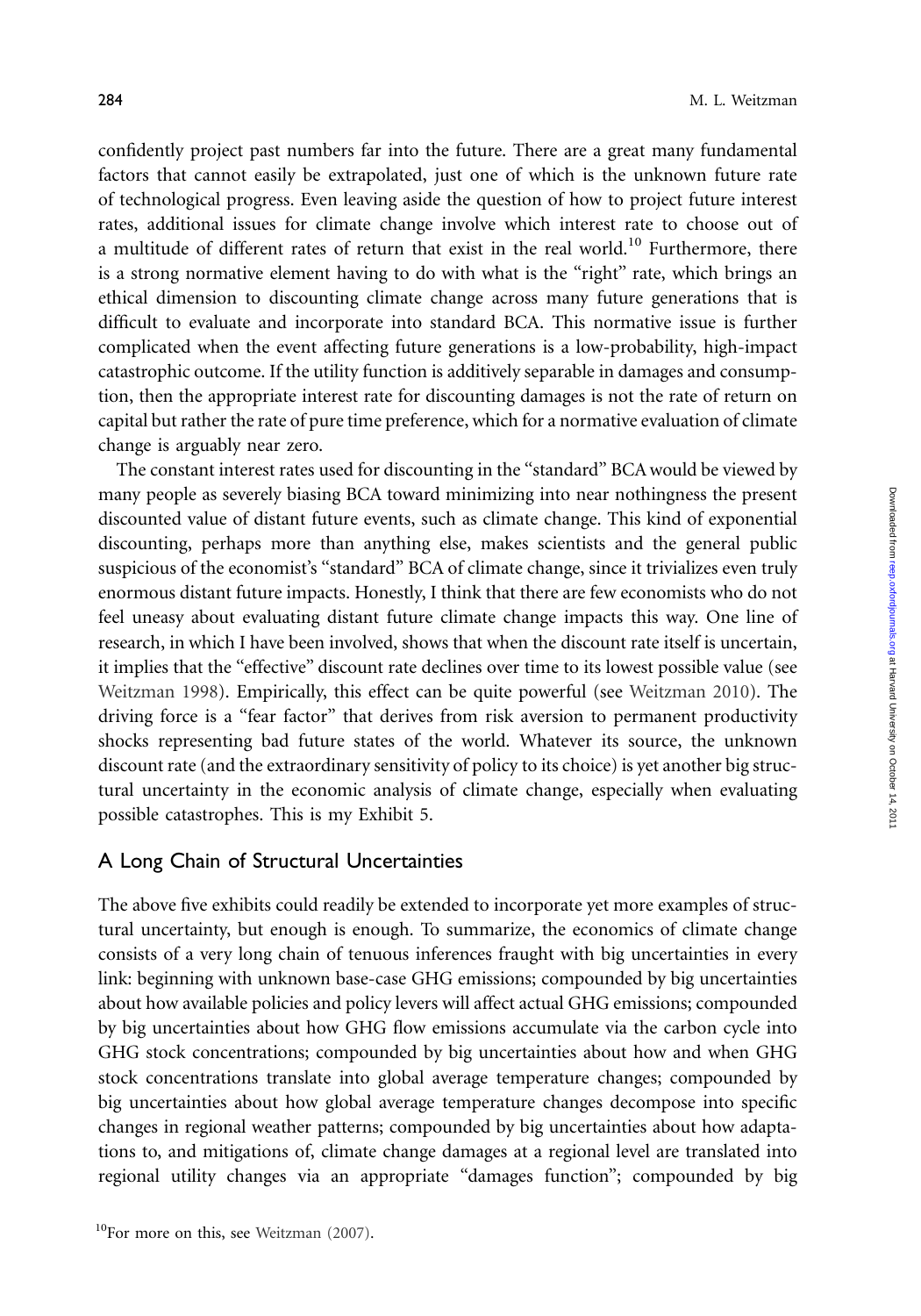uncertainties about how future regional utility changes are aggregated into a worldwide utility function and what its overall degree of risk aversion should be; compounded by big uncertainties about what discount rate should be used to convert everything into expected present discounted values. The result of this lengthy cascading of big uncertainties is a reduced form of truly extraordinary uncertainty about the aggregate welfare impacts of catastrophic climate change, which is represented mathematically by a PDF that is spread out and heavy with probability in the tails.

What I would wish the reader to take away from these five exhibits is the notion that the seeming immunity of the ''standard'' BCA to such stylized facts is both peculiar and disturbing. An unprecedented and uncontrolled experiment is being performed by subjecting planet Earth to the shock of a geologically instantaneous injection of massive amounts of GHGs. Yet, the standard BCA seems almost impervious to the extraordinarily uncertain probabilities and consequences of catastrophic climate change. In light of the above five exhibits of structural uncertainty, the reader should feel intuitively that it goes against common sense that a climate change BCA does not much depend upon how potential future disasters are modeled and incorporated into the BCA. This uneasy intuitive feeling based on stylized empirical facts is my opening argument. I turn next to the theory.

# The Dismal Theorem, Infinity, and BCA: A Theoretical Framework

I begin this section by asking why it is relevant in the first place to have any supporting theory if the five stylized fact exhibits from the previous section are convincing. Why aren't these stylized facts alone sufficient evidence that there is a problem with the ''standard BCA of climate change''? My answer is that a combined theoretical plus empirical–intuitive argument delivers a particularly powerful one–two punch at the treatment of structural uncertainty in the standard BCA. In this respect, I believe that the whole of my argument is bigger than the sum of its two parts. The theoretical part reinforces the empirical part by placing it within a formal mathematical framework. When the intuitive exhibits are seen as reflecting some formalized theoretical structure, then it becomes less easy to brush them aside as mere sniping at an established model. In this theoretical section, as in the empirical section above, I emphasize the intuitive plausibility of the case I am trying to make—focusing here on the underlying logic that drives the theory.

In the previous section I argued that it is only common sense that climate change policy implications should depend on the treatment of low-probability, extreme-impact outcomes. The main question I attempted to address in Weitzman (2009a) was whether such intuitive dependence is reflecting some deeper principle. My answer was that there is indeed a basic underlying theoretical principle (the ''dismal theorem,'' hereafter DT) that points in this direction. The simple logic can be grasped intuitively without using (or understanding) the fancy math required to state and prove a formal version of the principle. In this section I restate the theoretical arguments underlying the DT in what is hopefully a more intuitive form.

Let welfare W stand for expected present discounted utility, whose theoretical upper bound is B. Let  $D = B - W$  be expected present discounted *dis* utility. Here D stands for what might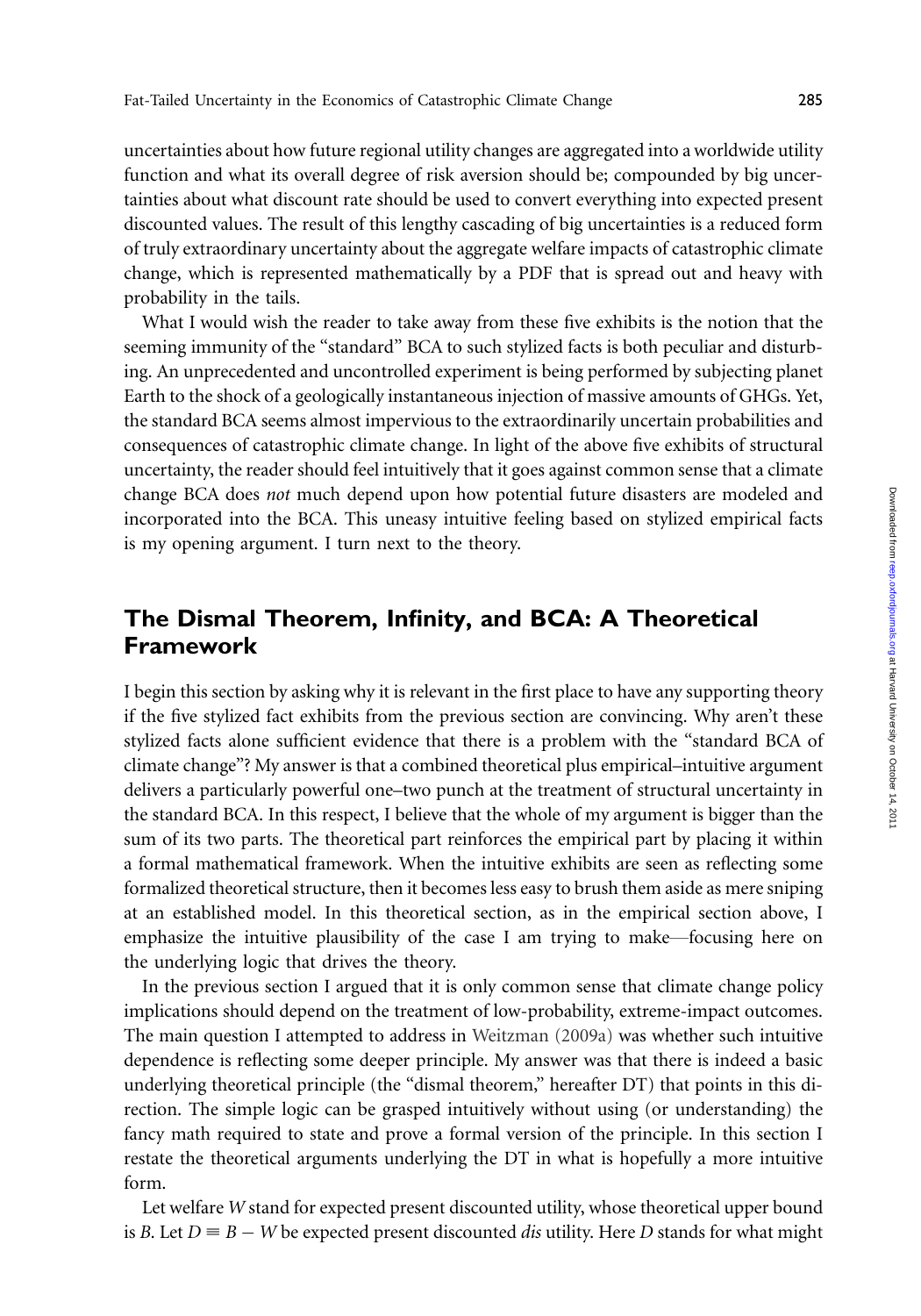be called the "diswelfare" of climate change. Assume for the sake of argument that  $D$  is ''essentially'' unbounded in the particular case of climate change because global liability is ''essentially'' unlimited in a worst-case scenario. (More later on what happens when  $D$  is, technically, bounded.) Because the integral over a nonnegative probability measure is one, the PDF of lnD must decline to zero. In other words, extreme outcomes can happen, but their likelihood diminishes to zero as a function of how extreme the outcome might be. The idea that extreme outcomes cannot be eliminated altogether but are hypothetically possible with some positive probability is not at all unique to climate change. Almost nothing in our world has a probability of exactly zero or exactly one. What is worrisome is not the fact that the upper tail of the PDF of  $lnD$  is *long* (reflecting the fact that a meaningful bound on diswelfare does not exist), but that it might be *fat* (reflecting the fact that the probability of a catastrophic outcome is not sufficiently small to give comfort). The critical question, which tail fatness quantifies, is how fast does the probability of a catastrophe decline relative to the welfare impact of the catastrophe.

Unless otherwise noted, my default meaning of the term "fat tail" (or "thin tail") $^{11}$  henceforth concerns the upper tail of the PDF of lnD, resulting from whatever combination of probabilistic temperature changes, temperature-sensitive damages, utility functions, discounting, and so forth, makes this come about. This is the PDF that ultimately matters. Empirically, it is not the fatness of the tail of the climate sensitivity PDF alone or the reactivity of the damages function to high temperatures *alone*, or the degree of relative risk aversion alone, or the rate of pure time preference alone, or any other factor alone, that counts, but rather the interaction of all such factors in determining the upper-tail fatness of the PDF of lnD. For example, other things being equal, the PDF of lnD will have a relatively fatter tail the larger is the probability of high temperatures and the greater is the reactivity of the damages function to high temperatures, but neither condition alone implies a fat-tailed PDF of lnD. It may seem arcane, but the upper-tail fatness of the reduced form PDF of lnD is the core issue in the economics of catastrophic climate change. Of course, it is extremely difficult to know the fatness of the upper tail of the PDF of lnD, which is precisely the main point of this line of research and this article.

In Weitzman (2009a), I indicated a theoretical tendency for the PDF of lnD to have a fat tail. Conceptually, the underlying mechanism is fairly straightforward. Structural uncertainty essentially means that the probabilities are unsure. A formal Bayesian translation might be that the structural parameters of the relevant PDFs are themselves uncertain and have their own PDFs. Weitzman (2009a) expressed this idea in a formal argument that the reduced form ''posterior predictive'' PDF (in Bayesian jargon) of lnD tends to be fat tailed because the structural parameters are unknown. Loosely speaking, the driving mechanism is that the operation of taking ''expectations of expectations'' or ''probability distributions of probability

<sup>&</sup>lt;sup>11</sup>There is some wiggle room in the definition of what constitutes a fat-tailed PDF or a thin-tailed PDF, but everyone agrees that probabilities declining exponentially or faster (like the Normal) are thin tailed, while probabilities declining polynomially or slower (like the Pareto) are fat tailed. The standard example of a fattailed PDF is the power law (aka Pareto aka inverted polynomial) distribution, although, for example, a Student-t or inverted-gamma PDF is also fat tailed. A normal or a gamma are examples of thin-tailed PDFs, as is any PDF having finite supports, like a uniform distribution or a discrete-point finite distribution. Although both PDFs must approach a limit of zero, the ratio of a fat-tailed probability divided by a thin-tailed probability goes to infinity in the limit.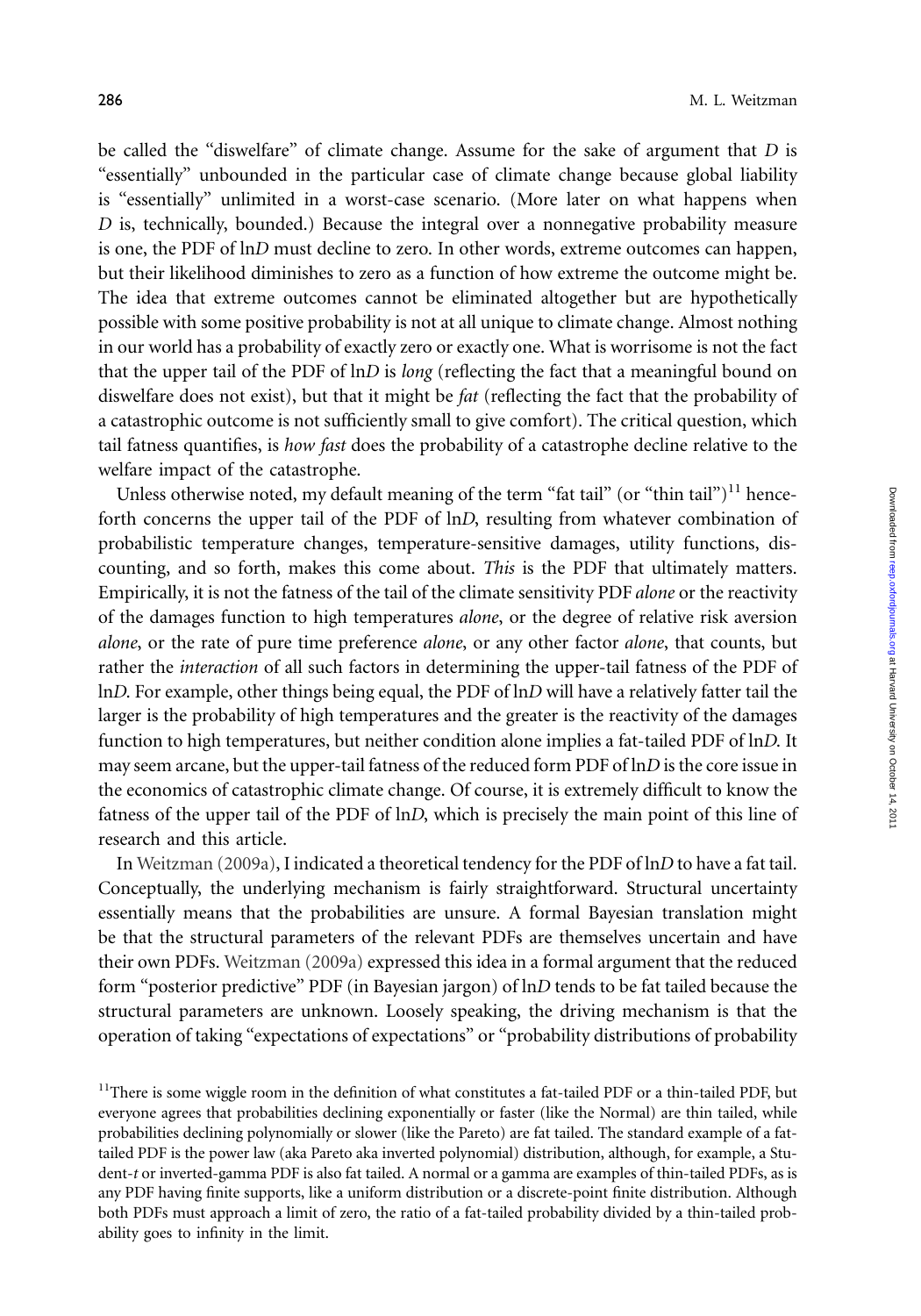distributions'' tends to spread apart and fatten the tails of the compounded posterior predictive PDF. From past samples alone, it is inherently difficult to learn enough about the probabilities of extreme future events to thin down the ''bad'' tail of the PDF because we do not have much data about analogous past extreme events. This mechanism provides at least some kind of a generic story about why fat tails might be inherent in some situations.

The part of the distribution of possible future outcomes that we might know now (from inductive information of a form conveyed by past data) concerns the relatively more likely outcomes in the middle of the probability distribution. From past observations, plausible interpolations or extrapolations, and the law of large numbers, there may be at least some modicum of confidence in being able to construct a reasonable picture of the central regions of the posterior-predictive PDF. As we move toward probabilities in the periphery of the distribution, however, we are increasingly moving into the unknown territory of subjective uncertainty, where our probability estimates of the probability distributions themselves become increasingly diffuse because the frequencies of rare events in the tails cannot be pinned down by previous experiences. From past data alone, it is not possible to know enough now about the frequencies of future extreme tail events to make the outcomes of a BCA be independent from artificially imposed limitations on the extent of possibly catastrophic outcomes. Climate change economics generally and the fatness of climate change tails specifically are prototypical examples of this principle, because we are trying to extrapolate inductive knowledge far outside the range of limited past experience. To put a sharp point on this seemingly abstract issue, the thin-tailed PDFs that implicitly support gradualist conclusions have at least some theoretical tendency to morph into fat-tailed PDFs when it is admitted that we are unsure about the functional forms or structural parameters behind these implicitly assumed thin-tailed PDFs—at least where high temperatures are concerned.

A fat upper tail of the PDF of lnD makes the willingness to pay (WTP) to avoid extreme climate changes very large, indeed arbitrarily large if the coefficient of relative risk aversion is bounded above one. In Weitzman (2009a), I presented a formal argument within a specific mathematical structure, but this formal argument could have been embedded in alternative mathematical structures—with the same basic message. The particular formal argument I presented was in the form of what I called a ''dismal theorem'' (DT). In this particular formalization, the limiting expected stochastic discount factor is infinite (or, what I take to be equivalent for purposes here, the limiting WTP to avoid fat-tailed disasters constitutes all of output). Of course, in the real world, WTP is not 100 percent of output. Presumably the PDF in the bad fat tail is thinned, or even truncated, perhaps due to considerations akin to what lies behind the "value of a statistical life" (VSL)—after all, we would not pay an infinite amount to eliminate the fat upper tail of climate change catastrophes. Alas, in whatever way the bad fat tail is thinned or truncated, a climate change BCA based upon it might remain sensitive to the details of the thinning or truncation mechanism because the disutility of extreme climate change is "essentially" unbounded.<sup>12</sup> Later, I discuss the meaning of this potential lack of robustness in climate change BCA and speculate on some of its actionable consequences.

<sup>&</sup>lt;sup>12</sup>There is "essentially" unlimited liability here because global stakeholders cannot short the planet as a hedge against catastrophic climate change.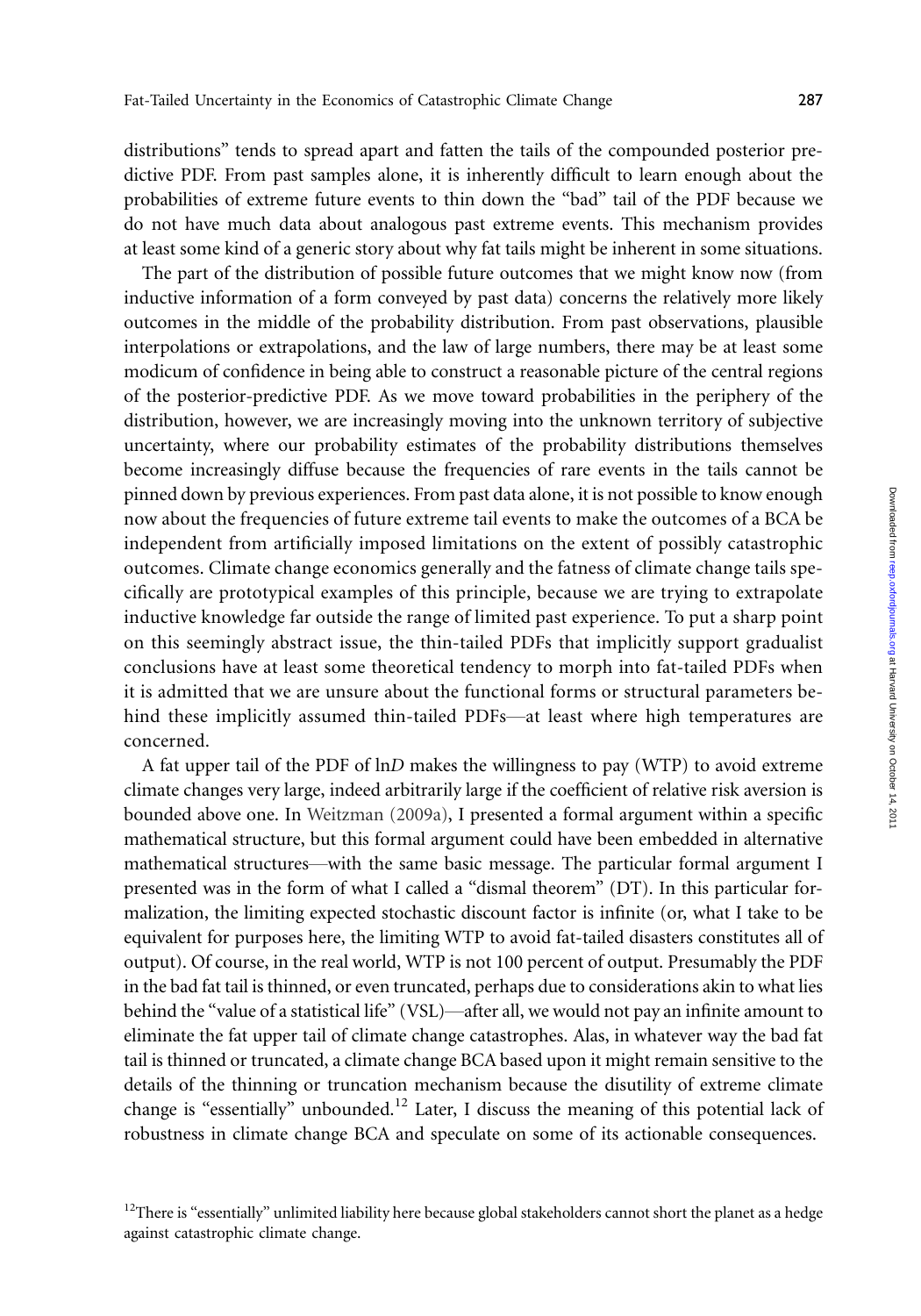#### Interpreting Infinity

Disagreements abound concerning how to interpret the infinity symbol that appears in the formulation of the DT. There is a natural tendency to scoff at economic models that yield infinite outcomes. This reaction is presumably inspired by the idea that infinity is a ridiculous result, and that, therefore, an economic model that yields an infinity symbol as an outcome is fundamentally misspecified, and thus dismissable. Critics cite examples to argue earnestly that expected disutility from climate change cannot actually be infinite, as if this were an indictment of the entire fat-tailed methodology. I believe that, in the particular case of climate change, the infinity symbol is trying to tell us something important. That is, the infinite limit in the DT is a formal mathematical way of saying that structural uncertainty in the form of fat tails is, at least in theory, capable of swamping the outcome of any BCA that disregards this uncertainty.

The key issue here is *not* a mathematically illegitimate use of an infinite limit in the DT. Infinity is a side show that has unfortunately diverted attention from the main issue, which is nonrobustness. It is easy to modify utility functions, to add on VSL-like restrictions, to truncate probability distributions arbitrarily, or to introduce ad hoc priors that cut off or otherwise severely dampen low values of welfare-equivalent consumption. Introducing any of these (or many other attenuating mechanisms) formally replaces the infinity symbol by some uncomfortably large, but finite, number. Unfortunately, removing the infinite limit in these or other ways does not eliminate the underlying problem because it then comes back to haunt us in the form of a WTP that is arbitrarily large in order to erase the structural uncertainty. Just how large the WTP is can depend greatly upon obscure details about how the upper tail of the PDF of lnD has been thinned or bounded.

As a case in point of just how fuzzy an actual upper bound might be, consider imposing VSL-like restrictions on the WTP to avoid planet ruining climate change. Individuals make choices all the time that involve trading off some amount of monetary wealth for some change in the probability of exposure to fatal risks. The VSL is typically defined as the monetary premium  $\triangle M$  a person would be willing to pay to avoid exposure to a tiny increased probability of death  $\Delta q$ , per increment of probability change. A large number of studies have been used to estimate the VSL. Some time period is chosen, over which  $\triangle M$  and  $\triangle q$  are measured, and then the ratio VSL =  $\triangle M/\triangle q$  is calculated. Very rough VSL values for the United States have typically been estimated at about \$10 million.<sup>13</sup> With average per capita income in the United States at  $\approx$ \$50,000 per year, the VSL represents some two hundred years of income per unit change in mortality probability. In the case of climate change, GHG concentrations of 800 ppm of CO<sub>2</sub>e imply that Prob<sub>P</sub>  $[T \geq 10^{\circ}\rm C] \approx 1/20$  (see Table 2). Suppose for the sake of argument that  $T \geq 10^{\circ}\text{C}$  represents something like the "death of humanity." Then a naively calculated per capita WTP to avoid this scenario would be about ten years' worth of income, a big number. The fact that this scenario would occur centuries from now, if at all, would lower this WTP. The fact that this event represents the "death of humanity," rather than the death of a single human, would raise this WTP, perhaps considerably. Numerous other underlying considerations would also affect the calculation of this WTP. My numerical example here has many serious flaws, is easy to criticize, and is extraordinarily nonrobust. But I think it

 $13$ See, for example, the numbers cited in Viscusi and Aldi (2003), updated into 2010 dollars.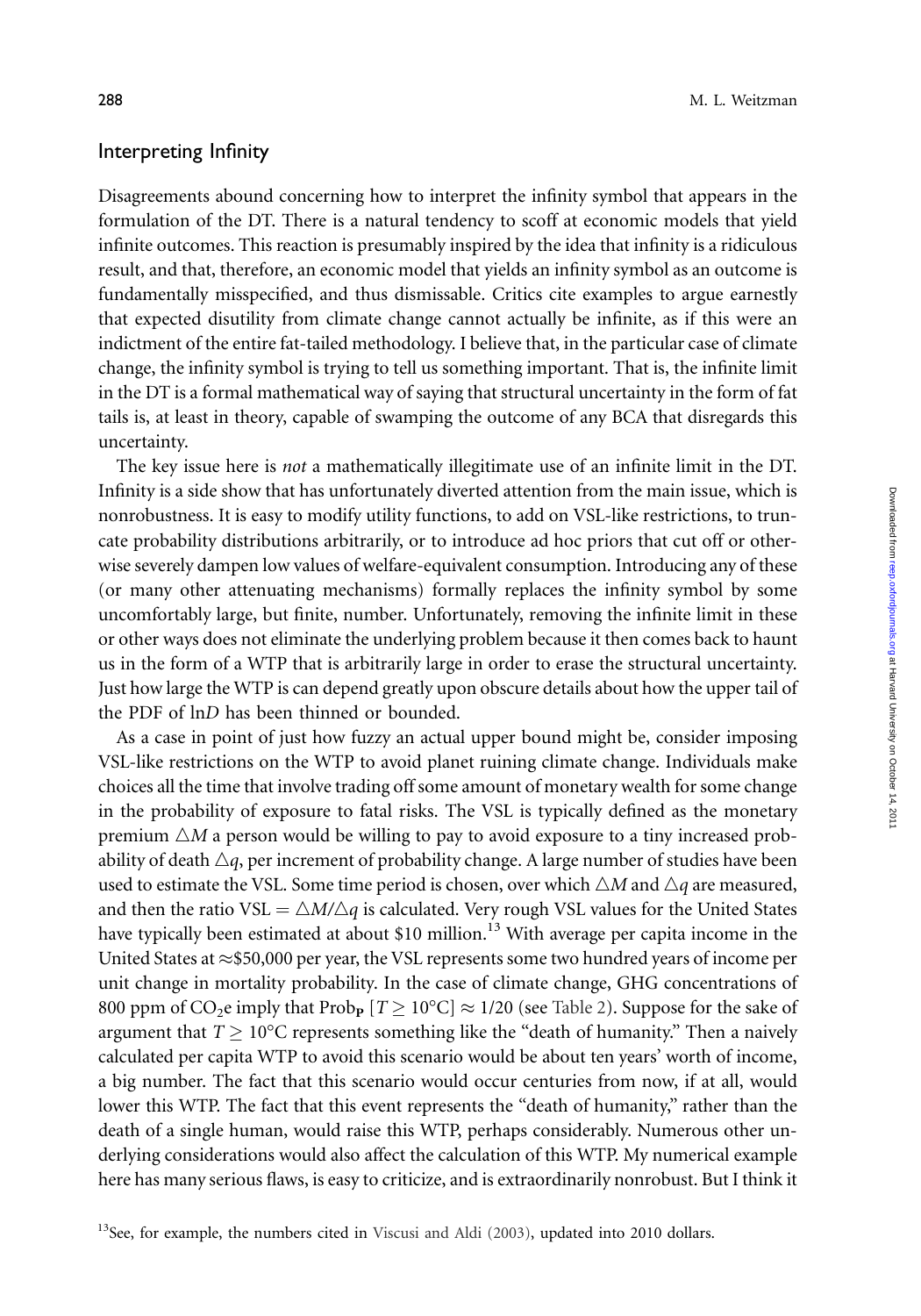illustrates how difficult it can be in practice to place an upper bound on the WTP to avoid catastrophic climate change.

Thus, although one can easily remove the infinity symbol from the DT, one cannot so easily ''remove'' the basic underlying economic problem of extreme sensitivity to fat tails and the resulting conundrum of deciding policy under such circumstances. The overwhelming majority of real-world BCAs have thin upper tails in lnD from limited exposure to globally catastrophic risks. However, a few very important real-world situations have effectively unlimited exposure due to structural uncertainty about their potentially open-ended catastrophic reach. Climate change is unusual in potentially affecting the entire worldwide portfolio of utility by threatening to drive all of planetary welfare to disastrously low levels in the most extreme scenarios.

#### Some Implications of the DT for BCA and Policy

The "standard" BCA approach appears to offer a constructive ongoing scientific–economic research program for generating ever more precise outputs from ever more precise inputs. By contrast, my main message can seem off-putting because it can be painted as antiscientific and antieconomic. Fat tails and the resulting limitations they impose on the ability of BCA to reach robust conclusions are frustrating for economists. After all, we make a living from plugging rough numbers into simple models and reaching specific conclusions (more or less) on the basis of those numbers. What quantitative advice are we supposed to provide to policy makers and politicians about *how much* effort to spend on averting climate change if the conclusions from modeling fat-tailed uncertainties are not clear cut? Practical men and women of action have a low tolerance for vagueness and crave some kind of an answer, so they have little patience for even a whiff of fuzziness from two-handed economists. It is threatening for us economists to admit that constructive ''can do'' climate change BCA may be up against some basic limitations on the ability of quantitative analysis to yield robust policy advice. But if this is the way things are with the economics of climate change, then this is the way things are. Nonrobustness to subjective assumptions about catastrophic outcomes is an inconvenient truth to be lived with rather than a fact to be denied or evaded just because it looks less scientifically objective in BCA. If this limits the ability to give fine-grained and concrete answers to an impatient public, then so be it.

BCA is valuable, even indispensable, as a disciplined framework for organizing information and keeping score. But all BCAs are not created equal. In rare situations with effectively unlimited downside liability, like climate change, BCAs can be fragile to the specifications of extreme tail events. Perhaps economists need to emphasize more openly to the policy makers, the politicians, and the public that, while formal BCA can be helpful, in the particular case of climate change there is a danger of possible overconfidence from undue reliance on subjective judgments about the probabilities and welfare impacts of extreme events. What we can do constructively as economists is to better explain both the magnitudes of the unprecedented structural uncertainties involved and why this feature limits what we can say, and then present the best BCAs and the most honest sensitivity analyses that we can under fattailed circumstances, including many different functional forms for extremes. At the end of the day, policy makers must decide what to do on the basis of an admittedly sketchy economic analysis of a gray area that just cannot be forced to render clear robust answers. The moral of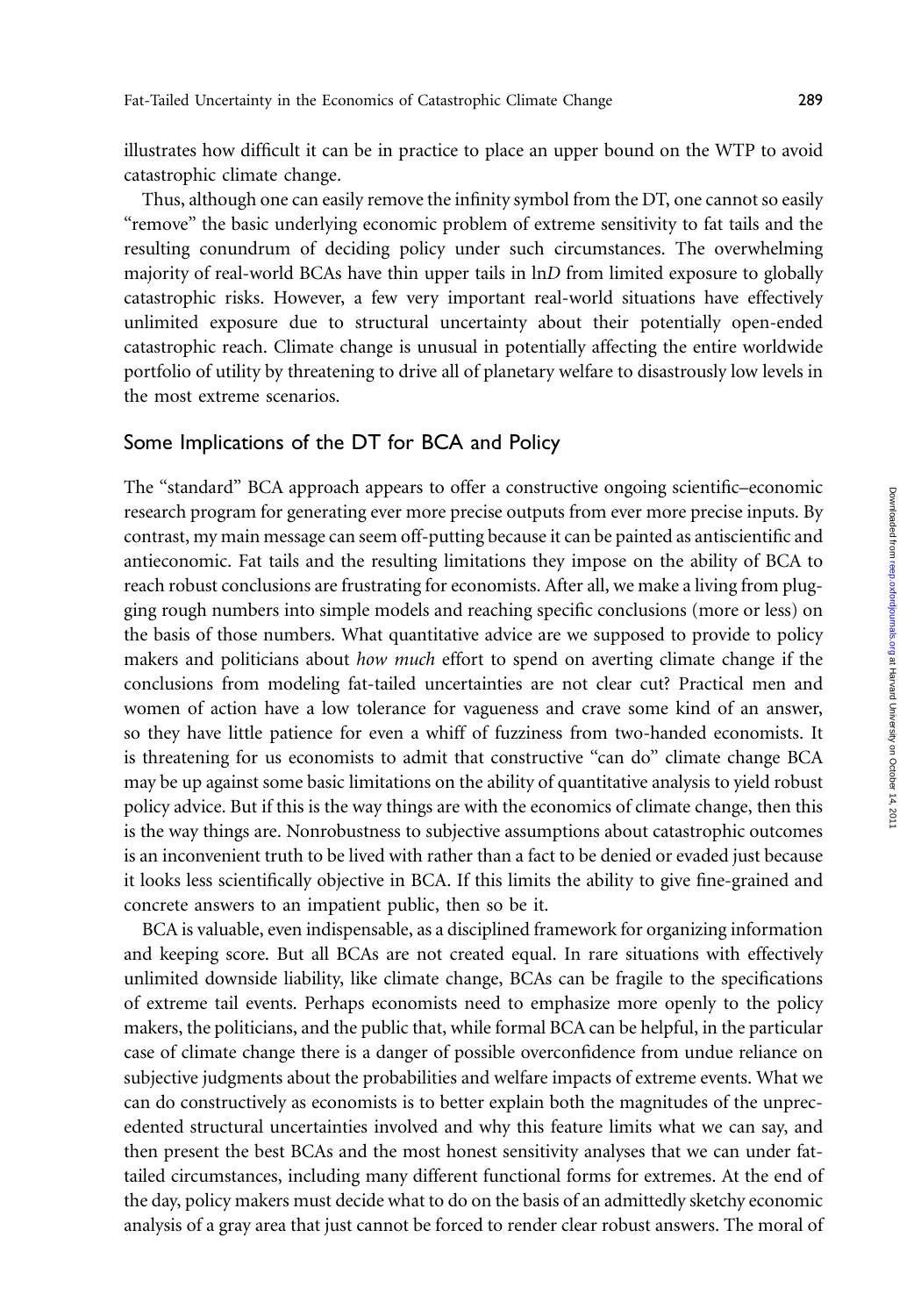the dismal theorem is that, under extreme tail uncertainty, seemingly casual decisions about functional forms, parameter values, and tail fatness can dominate BCA. Economists should not pursue a narrow, superficially crisp, analysis by blowing away the low-probability, highimpact catastrophic scenarios as if this is a necessary price we must pay for the worthy goal of giving answers and advice to policy makers. An artificial infatuation with crispness is likely to make our analyses go seriously askew and undermine the credibility of what we have to offer by effectively marginalizing the very possibilities that make climate change so grave in the first place.

#### Role of Systemic Inertia and Learning

The issue of how to deal with the deep structural uncertainties of climate change would be completely different and immensely simpler if systemic inertias, such as the time required for the system to naturally remove extra atmospheric  $CO<sub>2</sub>$ , were short, as is the case for many airborne pollutants like sulfur dioxide, nitrous oxides, and particulates. Then an important component of an optimal strategy might be along the lines of ''wait and see.'' With strong reversibility, an optimal climate change policy would logically involve (among other elements) waiting to learn how far out on the bad fat tail the planet will end up, followed by midcourse corrections if we seem to be headed for a disaster. Alas, the problem of climate change seems bedeviled at almost every turn by significant stock-accumulation inertias—in atmospheric  $CO<sub>2</sub>$ , in the absorption of heat or  $CO<sub>2</sub>$  by the oceans, and in many other relevant physical and biological processes—that are slow to respond to attempts at reversal.

Take atmospheric  $CO_2$  as a prime example. Solomon et al  $[2009]$  calculated how concentrations of  $CO<sub>2</sub>$  would be expected to fall off over time if all anthropogenic emissions were to cease immediately, following a future 2 percent annual growth rate of emissions up to peak concentrations of 450, 550, 650, 750, 850, and 1,200 ppm. As the authors state: ''The example of a sudden cessation of emissions provides an upper bound to how much reversibility is possible, if, for example, unexpectedly damaging climate changes were to be observed.'' Results differed for different trajectories and scenarios, but a crude rule of thumb seemed to be that approximately 70 percent of the peak concentration level over the preindustrial level of 280 ppm persevered after one hundred years of zero emissions, while approximately 40 percent of the peak concentration level over the preindustrial level of 280 ppm persevered after one thousand years of zero emissions. Based on these estimates, were atmospheric  $CO<sub>2</sub>$ concentrations to peak at 800 ppm, followed forever after by zero emissions, then atmospheric concentrations would be  $\approx$ 650 ppm after one hundred years and  $\approx$ 500 ppm after one thousand years. A different recent study reached essentially the same conclusions (Archer et al. 2009). These numbers do not look to me like evidence supporting ''wait and see'' policies. The capacity of the oceans to take up atmospheric heat, the saturation of carbon sinks, the loss of albedo, and many, many other relevant mechanisms tell a similar story of long stock-accumulation irreversibilities relative to the time it takes to filter out and act upon meaningful signals of impending disasters.

#### Alternative Specifications and Catastrophic Outcomes

Many researchers promote alternative specifications that imply outcomes that are much less extreme than those implied by my specifications. I am not arguing that these alternative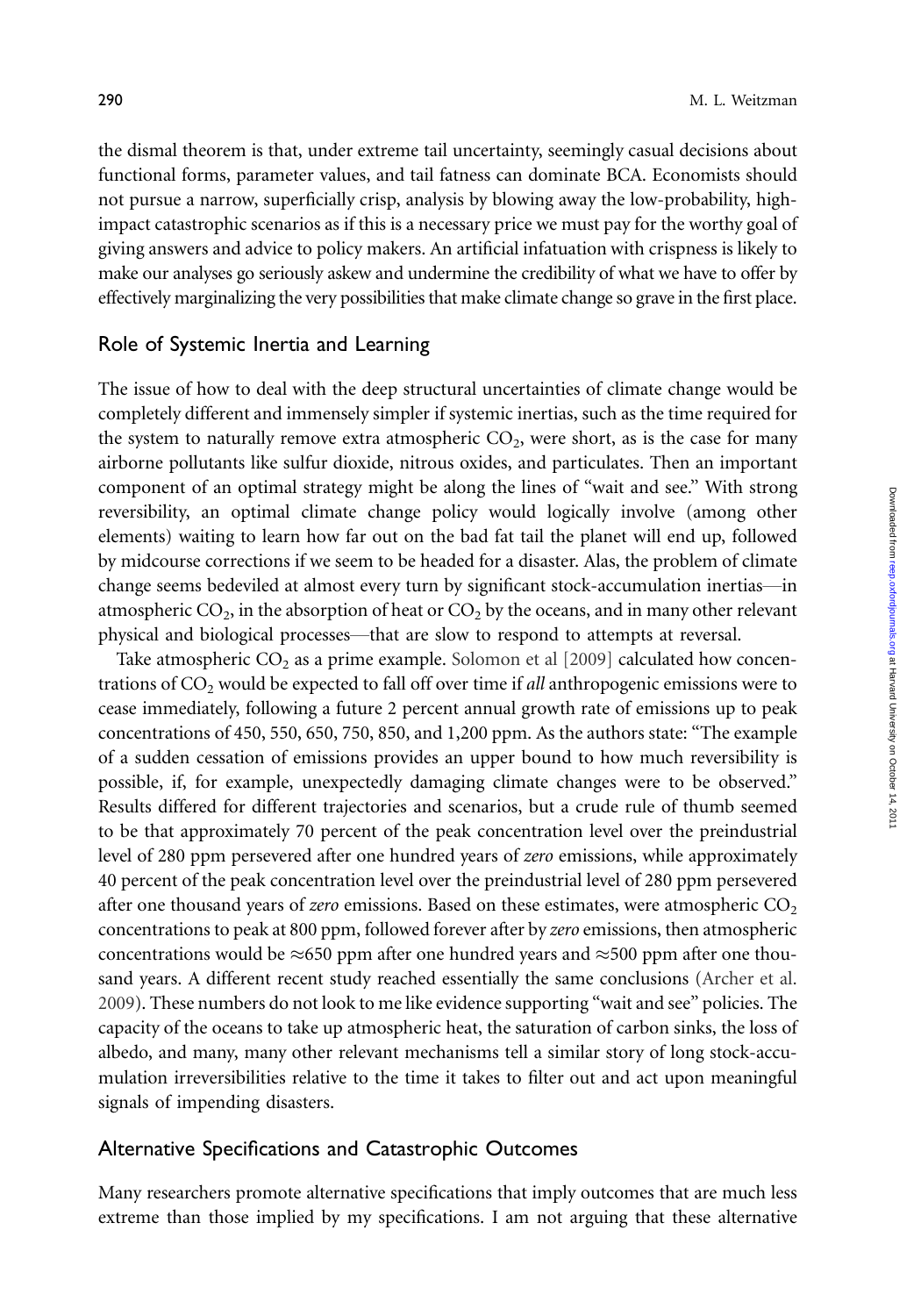formulations are wrong or even implausible. I am merely pointing out that they are not likely to be robust with respect to assumptions about extreme catastrophic climate change and that they therefore fail an important "stress test." Of course the reader should weigh the plausibility of the arguments and the reasonableness of the various specifications on their own merits. But it is difficult to form opinions about probabilities of climate change extremes, or about disutility functions for extreme temperatures, or about lots of other things that are relevant for deciding the tail fatness of the PDF of lnD. Suppose, for the sake of argument, that a policy maker believes the probability is 50 percent that my fat-tailed specification is correct and 50 percent that the thin-tailed specification of someone else is correct. Then, other things being equal, rational policy should lean more in the direction of my fat-tailed conclusions than in the direction of someone else's thin-tailed conclusions because of the highly asymmetric consequences of fat tails versus thin tails. In this sense, whether it is fair or unfair, the playing field is not level between me and someone else. To further illustrate this point, suppose one person advises you that a fire insurance policy protecting your house against extreme losses is unnecessary because so few houses of your kind burn to the ground, while another person advises you that a complete fire insurance policy is necessary in your case. Other things being equal, should you flip a coin to decide what to do just because both advisers seem to be giving equally credible guidance?

Climate change is not the only possible catastrophic threat to humanity. In Weitzman (2009a), I listed what I consider to be the half-dozen or so serious contenders with climate change for potentially catastrophic global impacts with nonnegligible probabilities—biotechnology, nanotechnology, asteroids, ''strangelets,'' pandemics, runaway rogue computers, nuclear proliferation—and went on to give a few tentative reasons why I think that climate change is especially worrisome. It may well be that each of the other half-dozen or so serious candidates for fat-tailed disasters deserves its own ballpark estimate of tail probabilities along with extremely crude calculations of policy implications, which is about the best we can do with potential catastrophes. Even if this were true, however, it would not lessen the need to reckon with the strong potential implications of fat tails for BCA-like calculations in the particular case of climate change.

## **Conclusions**

Taking fat tails into account has implications for climate change research and policy. For example, perhaps more emphasis should be placed on research about the extreme tails of relevant PDFs rather than on research about central tendencies. As another example, the fatness of the bad fat tail of proposed solutions (such as, perhaps, the possibility that buried  $CO<sub>2</sub>$  might escape) needs to be weighed against the fatness of the tail of the climate change problem itself. With fat tails generally, we might want more explicit contingency planning for bad outcomes, including, perhaps, a niche role for last-resort portfolio options like geoengineering.

Qualitatively, fat tails favor more aggressive policies to lower GHGs than the ''standard'' BCA. Alas, the quantitative implications are less clear. As this article has stressed, the natural consequence of fat-tailed uncertainty should be to make economists less confident about climate change BCA and to make them adopt a more modest tone that befits less robust policy advice. My own conclusion is that the sheer magnitude of the deep structural uncertainties concerning